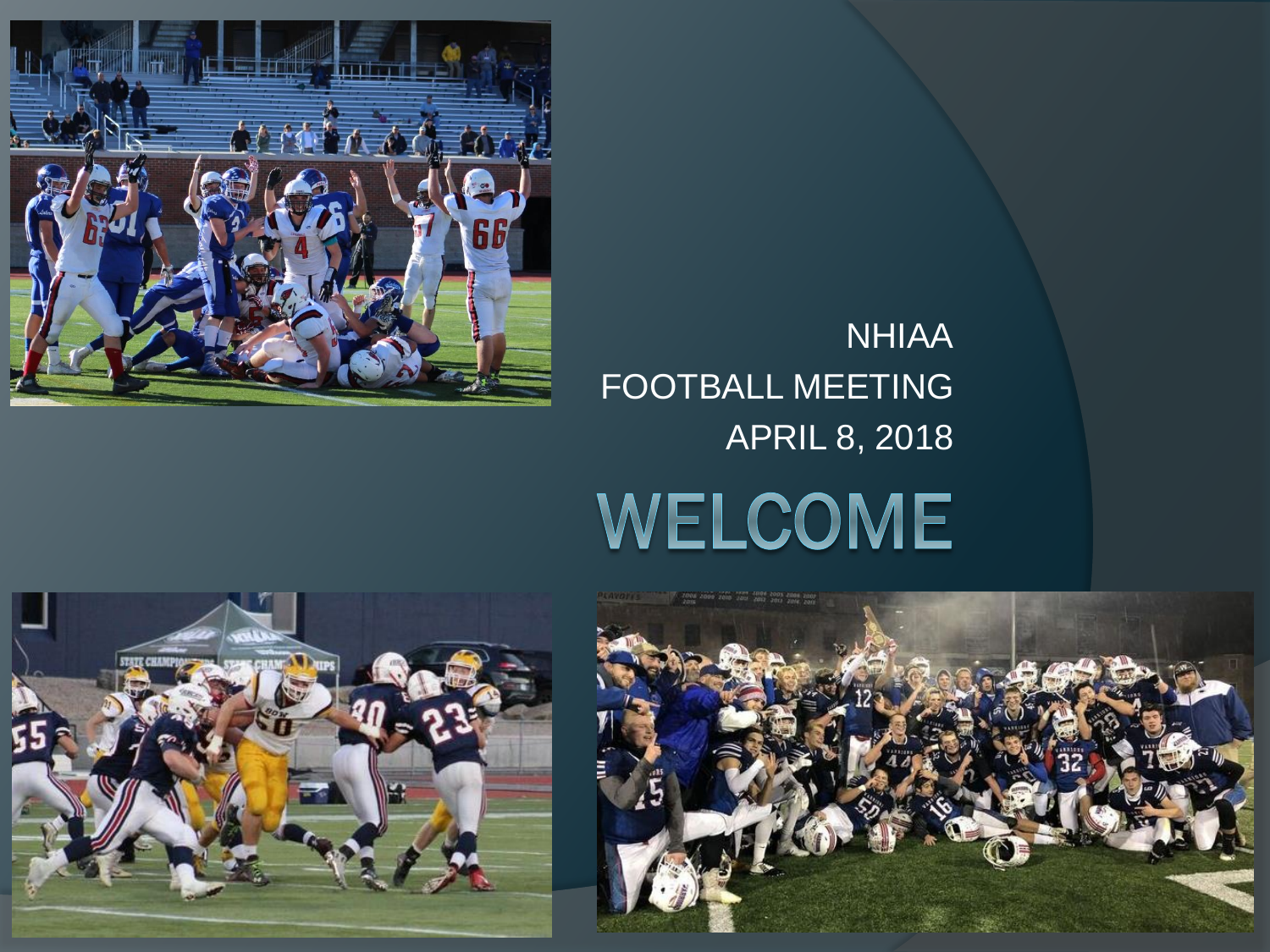### Agenda

- ◎ Introductions/overview
- Changes for the 2018 season
- NH's 14 day plan
- Science behind the acclimatization **period**
- **◎ Sharing of practice plans**

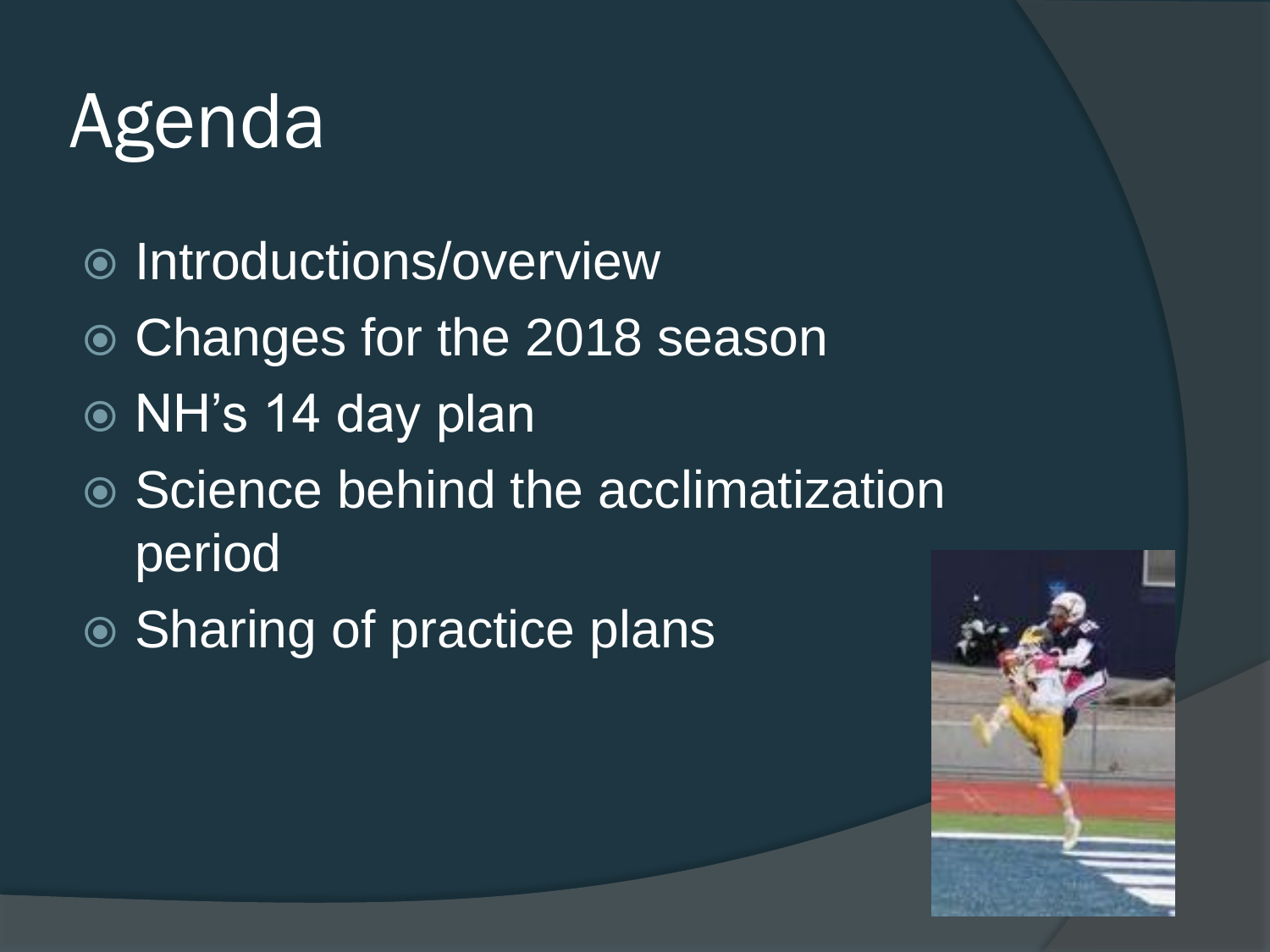#### Start Date

- From Wednesday of Week 6
- To Monday of Week 7
- **◎ Coincides with all other start dates**
- **◎ Rational** 
	- Reduces exposure to concussive hits by shortening the season
	- Allows for one additional week of summer for athletes

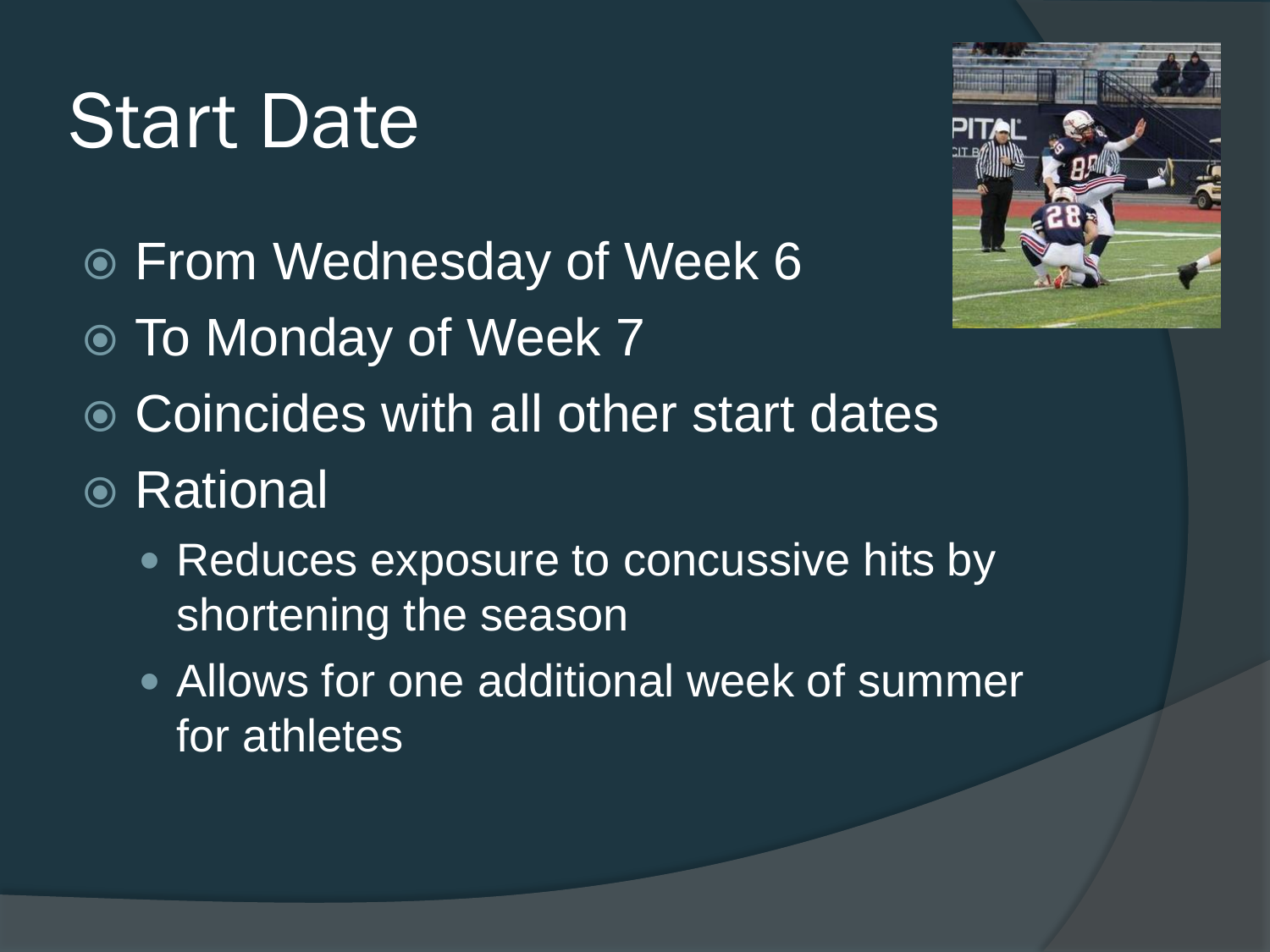#### 14 Day Acclimatization

- **Restricts activities for the first 14** practice days of the season
- **Precautions for student athletes** practicing in the heat of the preseason
- Allows for a gradual increase of **activities**

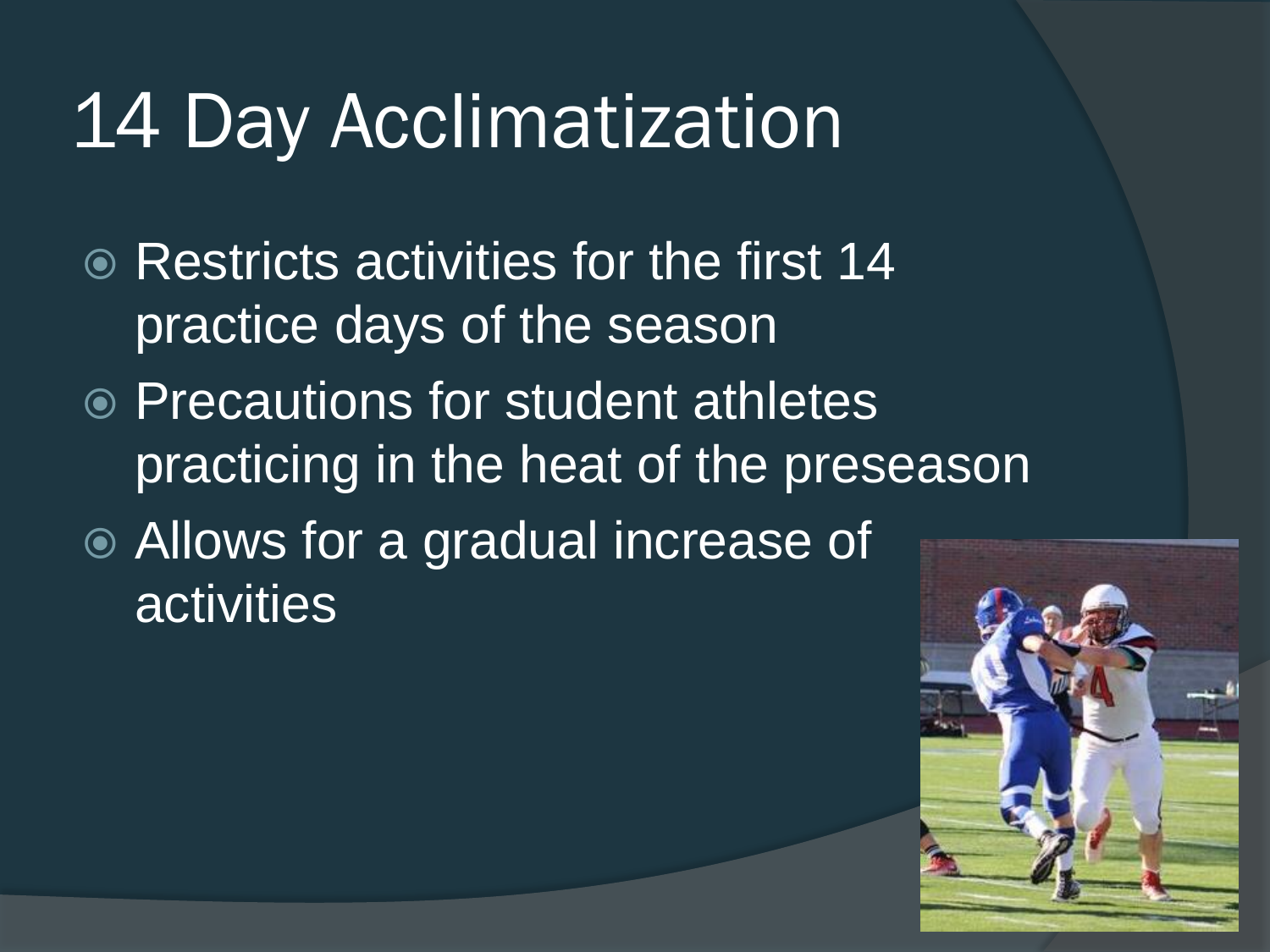### Acclimatization (OLD)

- Day 1 Day 3: Shoes, Helmets and shoulder pads, no contact, doubles allowed
- Day 4 and Day 5: Full pads, contact with sleds and dummies, limited player to player contact, no scrimmages, doubles allowed
- Day 6: "full go," scrimmages and doubles allowed.

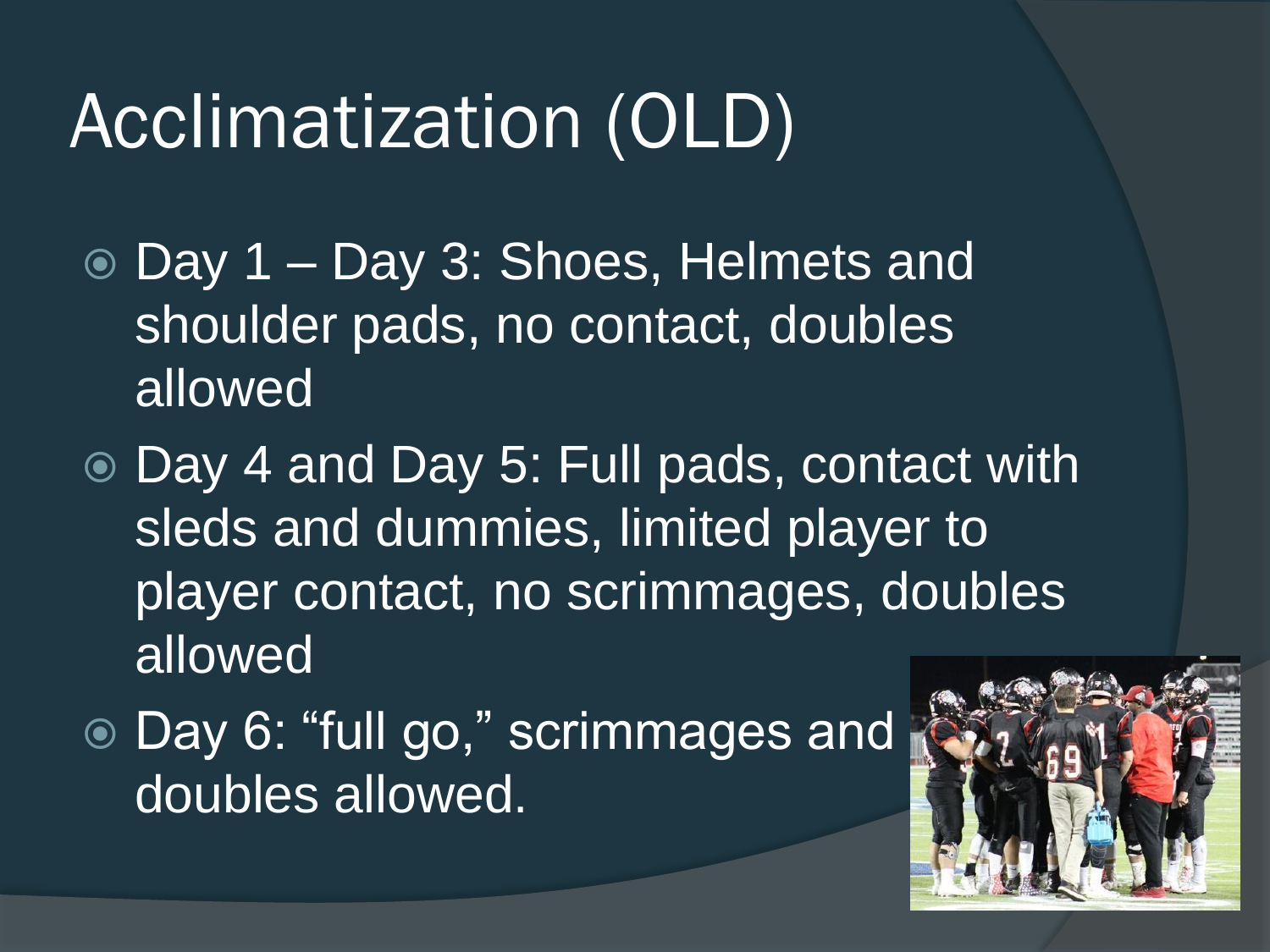### Acclimatization (NEW)

- Day 1 Day 2: Helmet only, one practice up to 3 hrs. in length, hour long walkthrough (3 hrs. between sessions) **no contact**
- Day 3: Helmet and shoulder pads, one practice up to 3 hrs. in length, hour long walkthrough (3 hrs. between sessions), **contact with sleds dummies and shields**

 Day 4 – Day 5: Helmet and shoulder pads, one practice up to 3 hrs. in length, hour long walkthrough (3 hrs. between sessions) **contact with sleds, dummies, shields and limited player to player**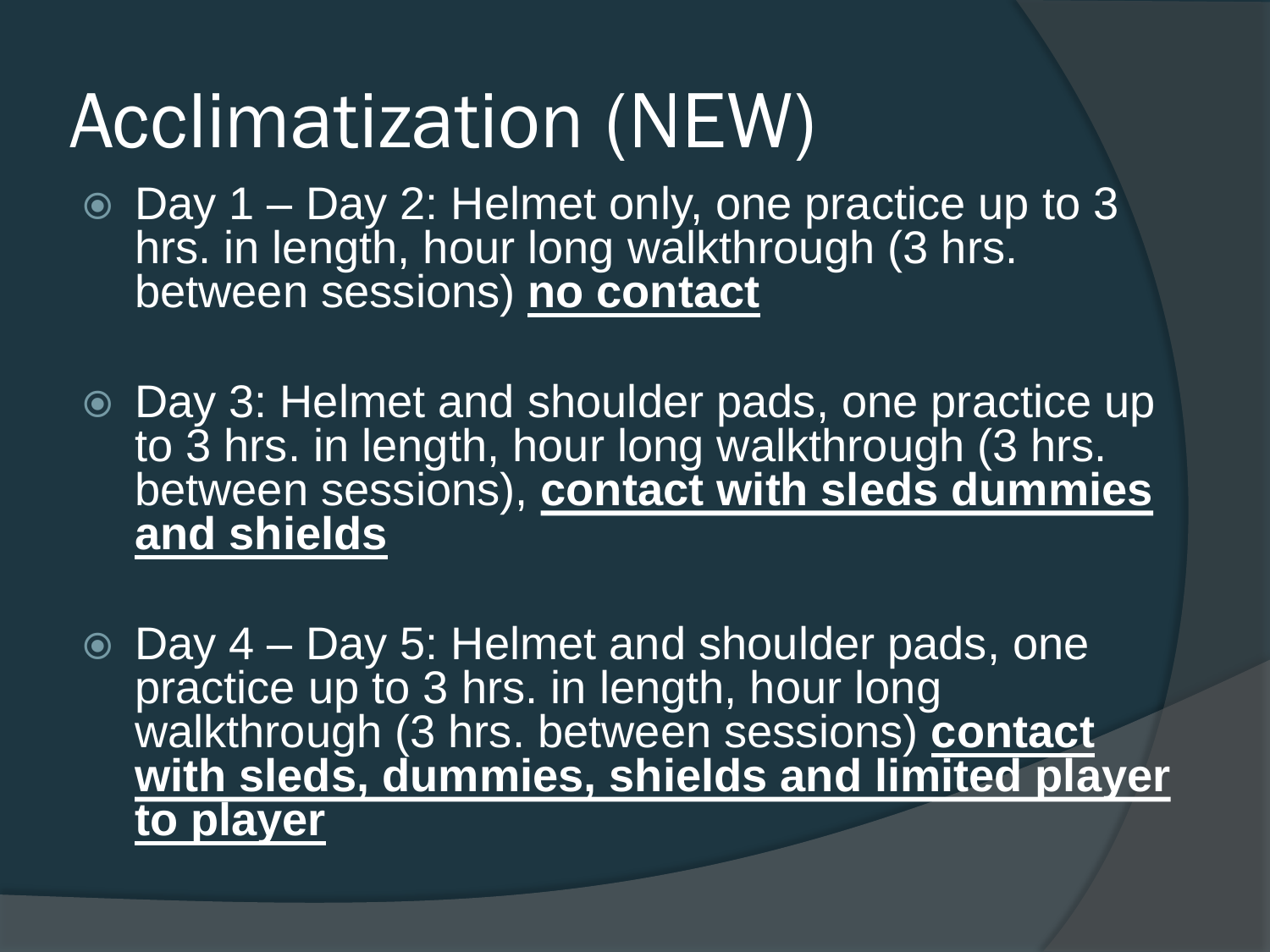#### New continued…

- Day 6: full pads, double sessions allowed\*, (5 hrs. of practice limit and no one practice can exceed 3 hours), min of 3 hrs. rest between sessions, full contact, no scrimmages
- Day 7 Day 14: full pads, double sessions allowed\*(5 hrs. of practice limit and no one practice can exceed 3 hours), min of 3 hrs. rest between sessions, full contact.

\* A day of doubles must be followed by a day with a single session and optional 1 hour walkthrough.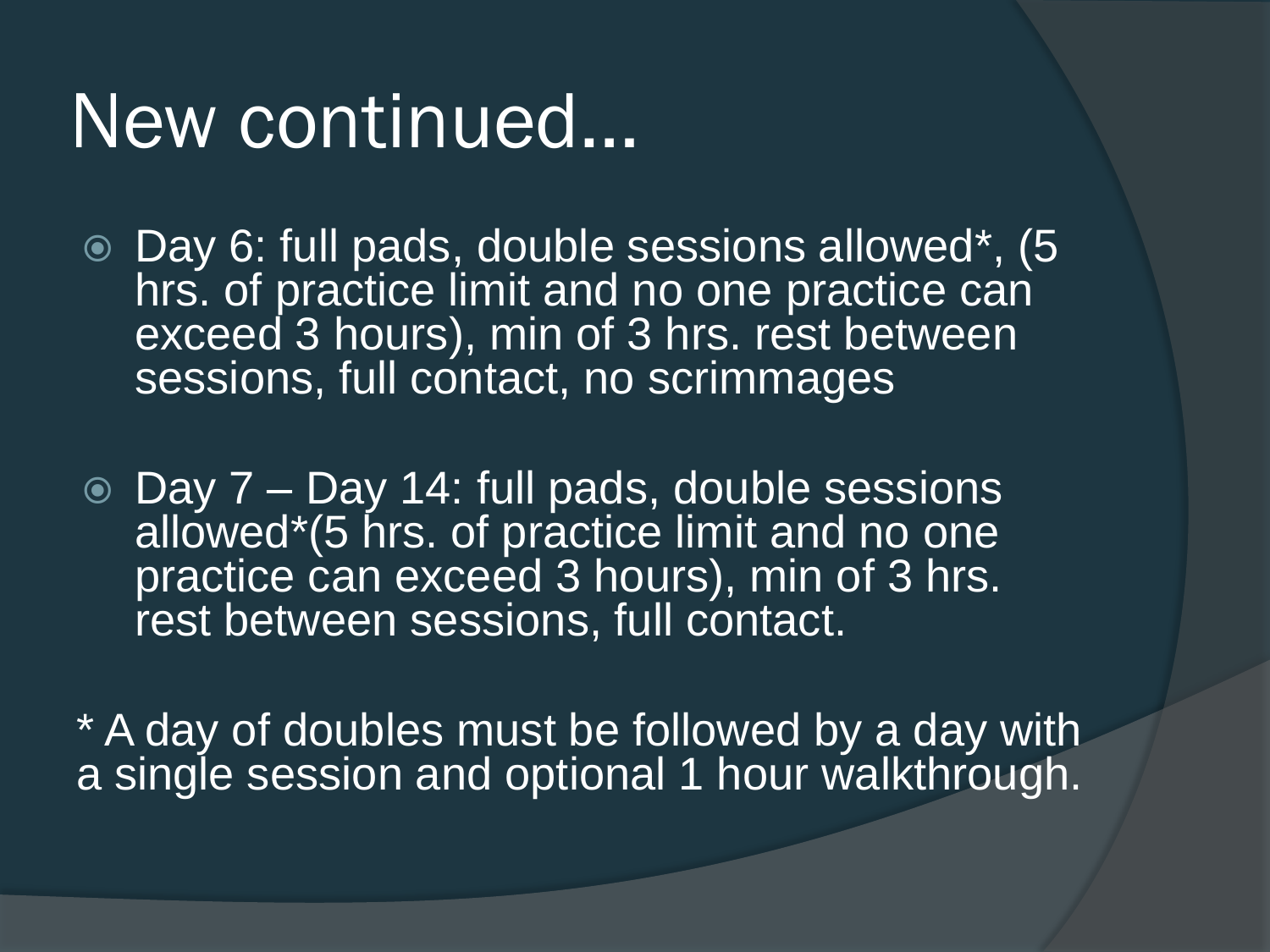# **Definitions**

- **◎ Practice**
- Walkthrough
- Rest Period
- Scrimmage
- **Example 2 Figure 1 Figure 1** Figure 1 Figure 1 Figure 1 Figure 1 Figure 1 Figure 1 Figure 1 Figure 1 Figure 1 Figure 1 Figure 1 Figure 1 Figure 1 Figure 1 Figure 1 Figure 1 Figure 1 Figure 1 Figure 1 Figure 1 Figure 1 Fig
- Day off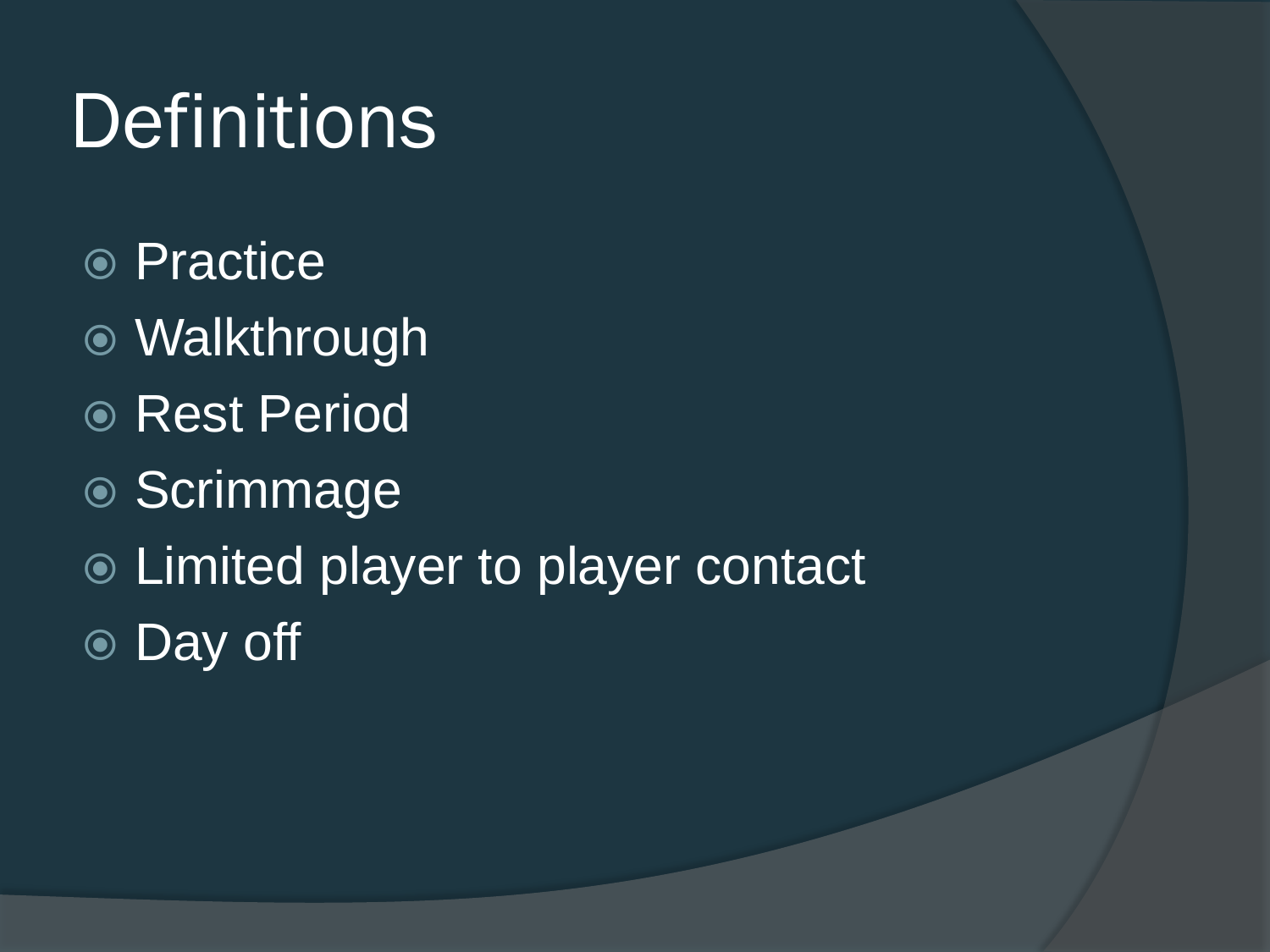### **Comparison**

5 days of acclimatization 14 days of acclimatization Shells allowed on day 1 Shells allowed day 3 Double sessions allowed day 1 Double sessions allowed day 6 No restrictions on doubles **No restricted** No restrictions on length of practice Restrictions on length of practice No contact days 1-3 No contact days 1-2 Full contact day 6 Full contact day 6 Scrimmages allowed day 6 Scrimmages allowed day 7

#### **Old New**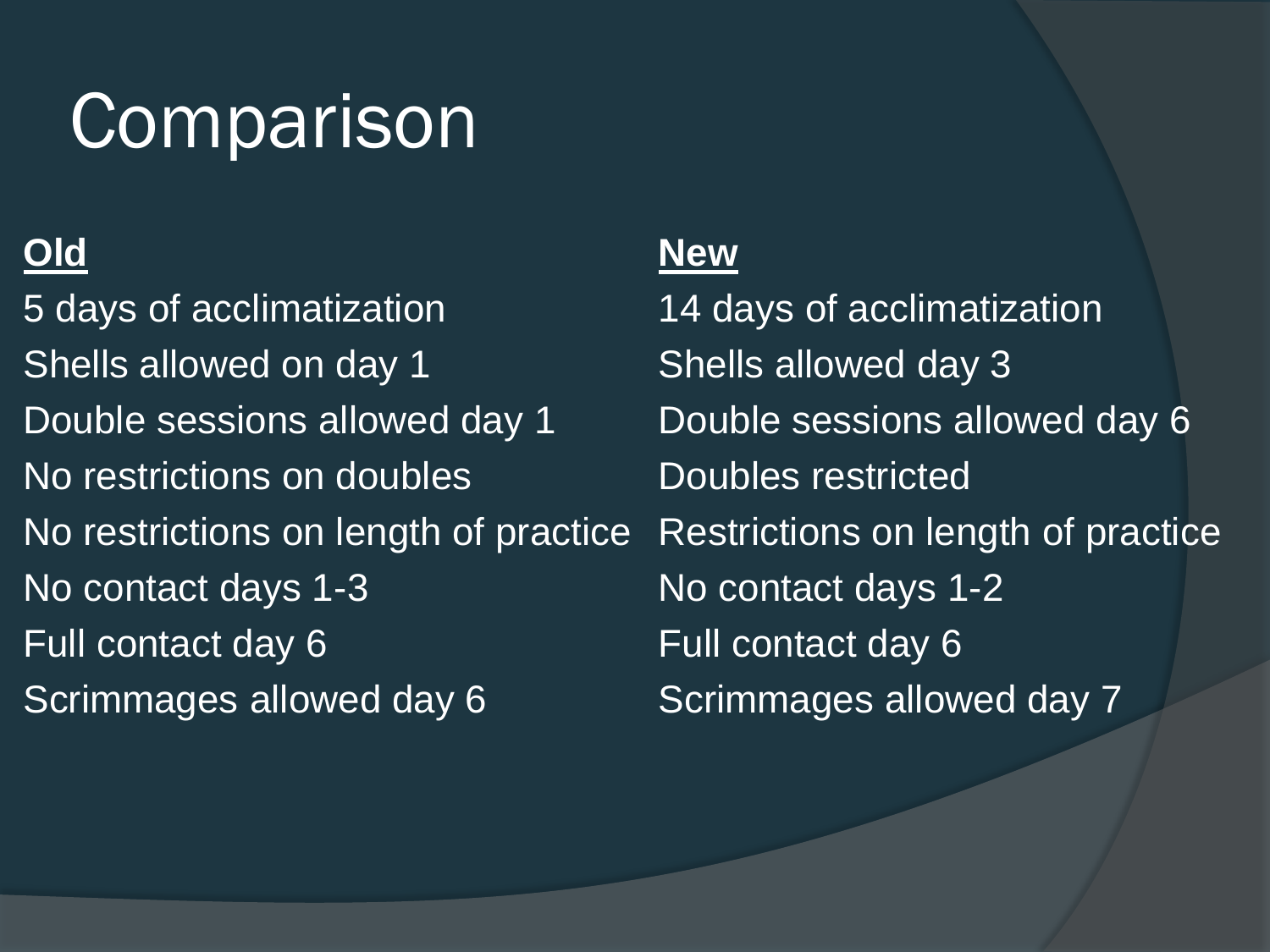#### Science behind the change



Dr. Michael Ferrara Dean, College of Health and Human Services University of New Hampshire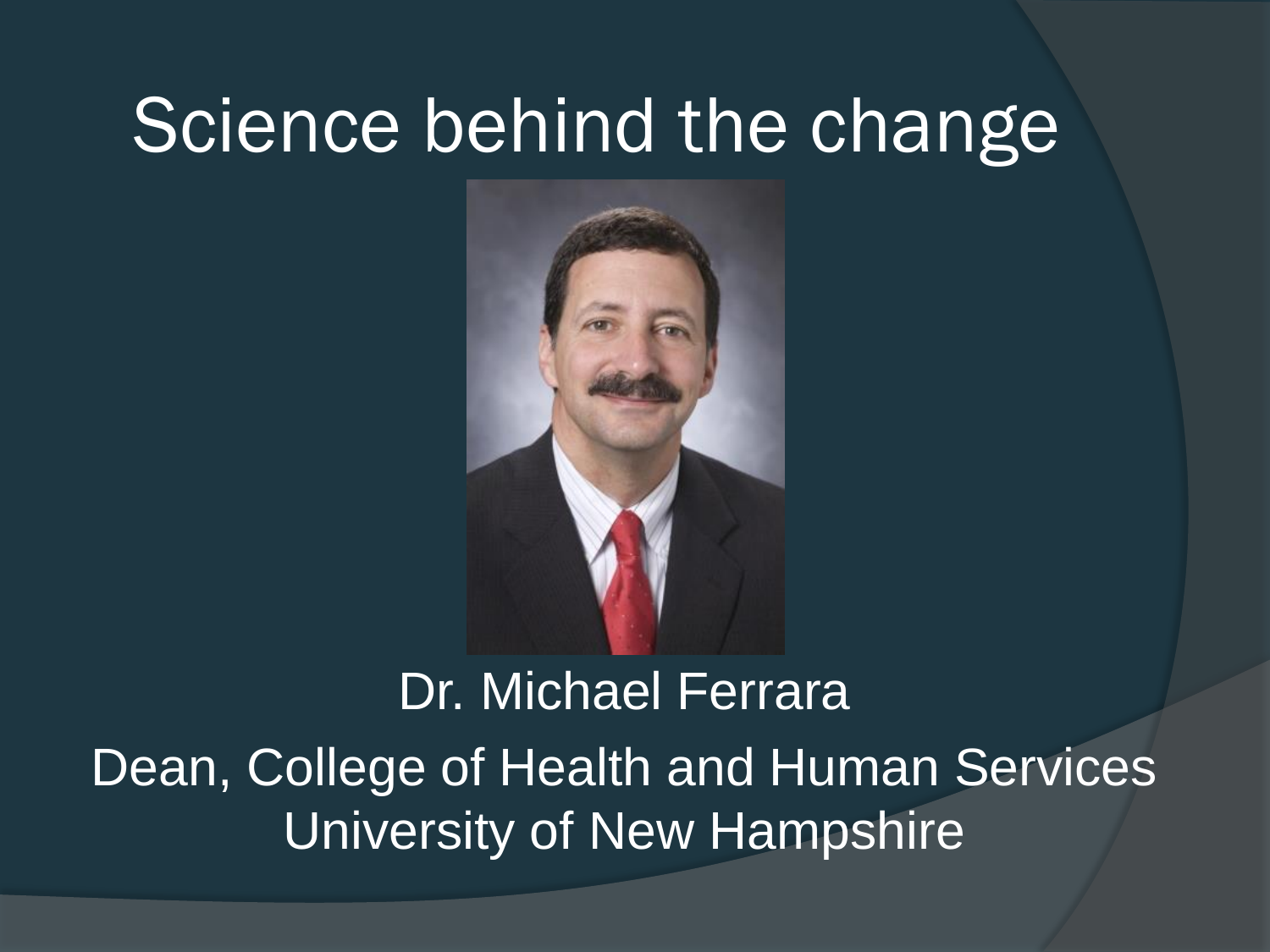### UNH Practice Calendar



| <b>Sun</b>                                                                                | Mon                                                                           | Tue                                                                                           | Wed                                                                            | Thu                                                                                   | Fri                                                                                                  | <b>Sat</b>                                                                                |
|-------------------------------------------------------------------------------------------|-------------------------------------------------------------------------------|-----------------------------------------------------------------------------------------------|--------------------------------------------------------------------------------|---------------------------------------------------------------------------------------|------------------------------------------------------------------------------------------------------|-------------------------------------------------------------------------------------------|
|                                                                                           | 31                                                                            | <b>I REPORT DAY</b><br>Fresh-10:30-11:45<br>Upper-3:00-4:00<br>$MEETING-4-15$<br>$Dimna-6:00$ | 2<br>Fresh Eval-8:30<br><b>Condo Test/Hel</b><br>Practice-2:30<br>Dinne - 6:00 | 3Media Day<br>1 Day Schedule<br><b>AM Practice 8-11</b><br>Media Day<br>$Dimner-5:45$ | $\mathbf{I}$<br><b>Acclimation Day</b><br>1 Day Schedule<br><b>AM Practice 8-11</b><br>$Dimner-5:45$ | 5<br><b>Acclimation Day</b><br>1 Day Schedule<br><b>AM Practice 8-11</b><br>$Dimner-5:45$ |
| 6<br><b>Acclimation Day</b><br>1 Day Schedule<br><b>AM Practice 8-11</b><br>$Dimner-5-45$ | 7<br>C. Schedule<br>Prax-7:00-9:30<br>Pads<br>$Dimna-5:00$                    | 8<br><b>RECOVERY</b><br>AM OFF<br>Meet/Walk<br>Dinner-5:00                                    | 9<br>A Schedule<br>AM Practice 8-11<br>Lift<br>$Dimna-5:45$                    | 10<br><b>B</b> Schedule<br>AM Practice 8-11<br>$Dimne-5:00$                           | $_{II}$<br>A Schedule<br>AM Practice 8-11<br>Lift<br>$Dimna-5:45$                                    | 12<br><b>B</b> Schedule<br><b>AM Practice 8-11</b><br>$Dimna-5:00$                        |
| 13<br>A Day Schedule<br><b>AM Practice 8-11</b><br>Lift<br>$Dimna-5-45$                   | 14<br>C. Schedule<br>Prax-7-00 & 9-30<br><b>Lift/Flow</b><br>Dinnø-5:00       | 15<br><b>RECOVERY</b><br>AM OFF<br>Meet/Walk<br>$Dimna-5:00$                                  | 16<br>A Schedule<br>AM Practice 8-11<br>Lift<br>$Dimna-5:45$                   | 17<br><b>B</b> Schedule<br><b>AM Practice 8-11</b><br>$Dimna-5:00$                    | 18<br>A Schedule<br><b>AM Practice 8-11</b><br>Lift<br>$Dimna-5:45$                                  | 10<br><b>B</b> Schedule<br><b>AM Practice 8-11</b><br>$Dimna-5:00$                        |
| 20<br>A Schedule<br>AM Practice 8-11<br>Lift<br>$Dimna-5:00$                              | 21<br><b>B</b> Schedule<br>AM Practice 8-11<br><b>Helmets</b><br>$Dimna-5:00$ | 22<br>FINAL SCRIMMAGE<br>NOON                                                                 | 23<br><b>RECOVERY</b><br><b>AM OFF</b><br>Meet/Walk<br>$Dimne-5:00$            | 24<br>Day Off                                                                         | 25<br>Maine Prep<br>$3:30.6:00$ Practice                                                             | $26^{\circ}$<br>Maine Prep<br>3:00-5:00 Practice                                          |
| 27<br>Maine Prep<br>3:30-6:00 Practice                                                    | 28<br>Maine Prep<br>7:00-9:00-Practice                                        | 20<br>Maine Prep<br>3:30-6:00 Practice                                                        | 30<br>Maine Prep<br>Walk                                                       | 31<br><b>MAINE</b>                                                                    |                                                                                                      |                                                                                           |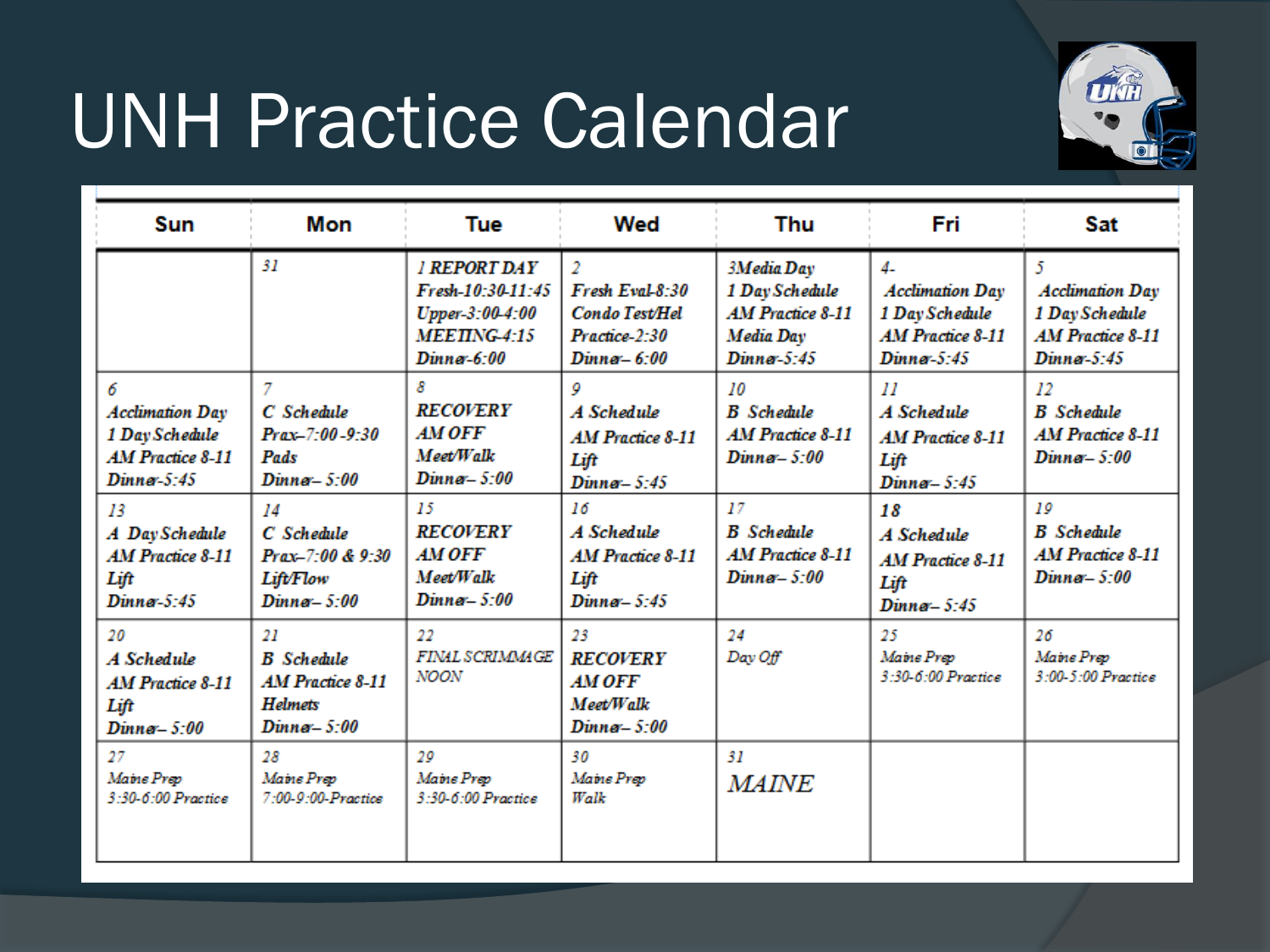#### UNH Fall Camp Practice Schedule

**7:00 Breakfast 7:00 Breakfast 7:15 Tape & Treat 7:15 Tape &M Treat 8:15 Practice 8:15 Practice 10:30 Ice & Roll 10:30 Ice & Roll 11:15 Lunch 11:30 Lunch 1:15 Treat & Recovery 1:15 Extra Treat & Recovery 2:45-3:00 Special Teams Meet 3:45 Special Teams Meet-Paul 3:00-4:00Meet & Lift (Install) 4:00 Position Meet (Paul) 4:00-5:00Meet & Lift 5:15 Dinner 5:05-ST Walk 6:30 Position Meet 5:45 Dinner 7:30 WALK 7:15 Spec Teams Film 8:50 -Team Meet 7:35 Positon Meet (Practice Tape)-Paul 9:10 Snack 8:40 General Meet 10:15 Dorm 9:45 Dorm 10:30 Lights Out 10:00 Lights Out** 

**C Day D Day D Day 8:00 Breakfast 8:00 Optional Breakfast 8:15 Extra Treat & Recovery/Meet 11:00 LUNCH 11:30 Lunch 12:15-Position Meet 1:00 TREAT 1:15-Walk 1:30 Special Teams Meet 1:35-St Walk 1:45 Meet & Lift 5:00-Dinner 2:45 Meet & Lift 6:45-ST Meet 3:50 Special Teams Walk 7:15-Postion Meet 5:00 Dinner 8:15-General Meet 6:00 Treat 10:15-Dorm Room 7:00 Practice 10:30-Lights Out 9:30-Team Meet 9:45-Snack- Big Snack 10:30-Dorm 10:45 Lights Out**

**A Day B Day**

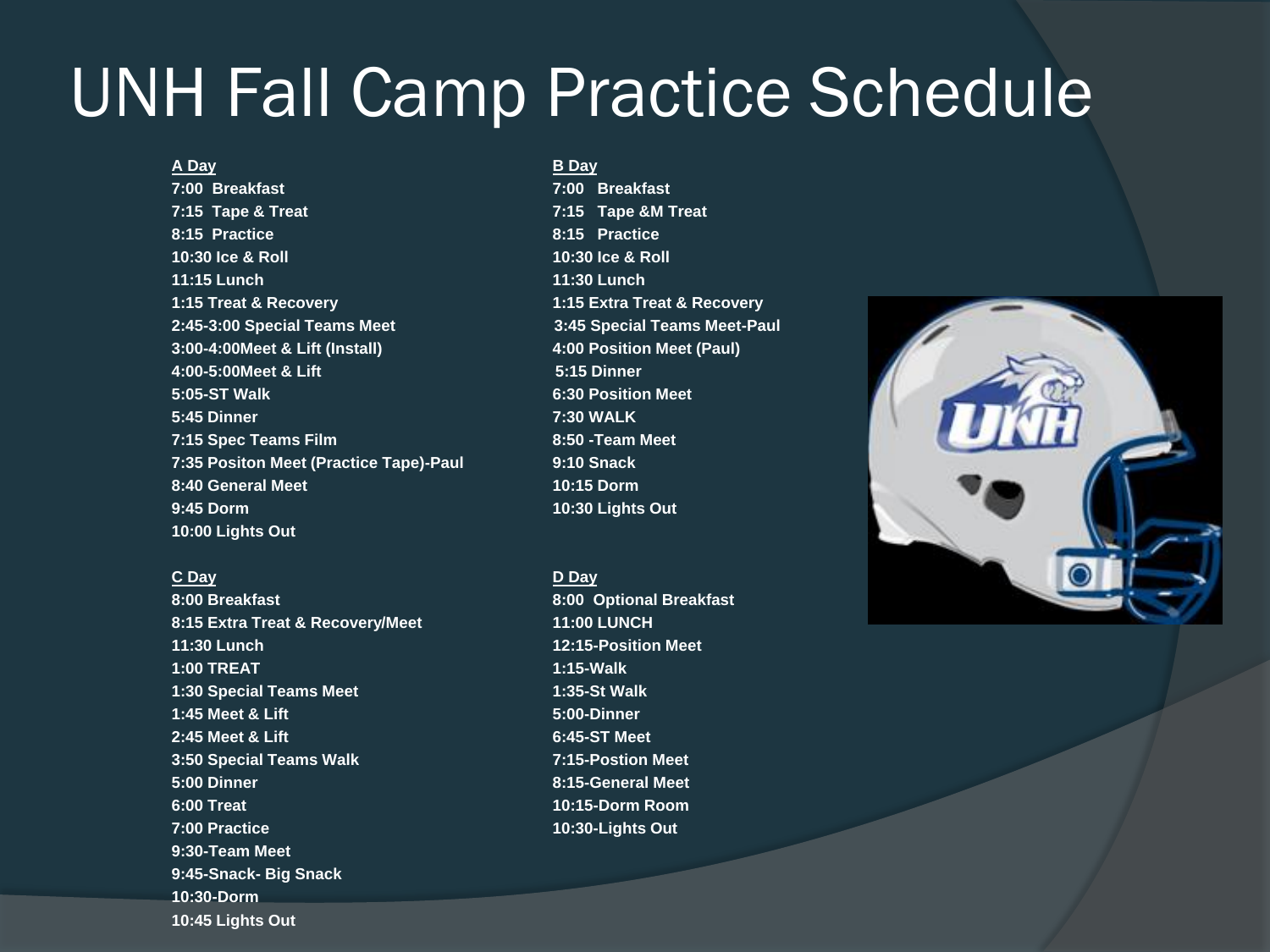### PLYMOUTH HS OVERVIEW

| $8 - 13$ | <b>Monday</b> | $5-8$ pm   |                                              |
|----------|---------------|------------|----------------------------------------------|
| $8 - 14$ | Tuesday       | 5-8 pm     |                                              |
| $8 - 15$ | Wednesday     | 5-8 pm     |                                              |
| $8 - 16$ | Thursday      | 5-8 pm     |                                              |
| $8 - 17$ | Friday        | 5-8 pm     |                                              |
| $8 - 18$ | Saturday      | 8-11 am    | Special Teams day                            |
| $8 - 19$ | Sunday        | Off        |                                              |
| $8 - 20$ | Monday        | 5-8 pm     |                                              |
| $8 - 21$ | Tuesday       | 6 pm       | Scrimmage Upper Valley Jamboree @<br>Hanover |
| $8 - 22$ | Wednesday     | 5-8 pm     |                                              |
| $8 - 23$ | Thursday      | 5-8 pm     |                                              |
| $8 - 24$ | Friday        | 10:00      | Home Scrimmage vs. Dover                     |
|          |               | am         |                                              |
| $8 - 25$ | Saturday      | <b>TBA</b> |                                              |
| $8 - 26$ | Sunday        | Off        |                                              |
|          |               |            | <b>Game Week</b>                             |
| $8 - 27$ | Monday        | $4 - 7$    | Lifting, Films, Walk Through                 |
| $8 - 28$ | Tuesday       | $4 - 7$    |                                              |
| $8 - 29$ | Wednesda<br>y | $4 - 7$    |                                              |
| $8 - 30$ | Thursday      | $8 - 11$   |                                              |
| $8 - 31$ | Friday        | $3 - 5:30$ |                                              |
| $9 - 1$  | Saturday      | 2:00       | Game vs. Bow                                 |
| $9 - 2$  | Sunday        | <b>OFF</b> |                                              |
| $9 - 3$  | Monday*       |            |                                              |
|          |               |            | <b>School Starts</b>                         |
| $9 - 4$  | Tuesday       | $3-6$ pm   |                                              |
|          |               |            |                                              |
|          |               |            |                                              |

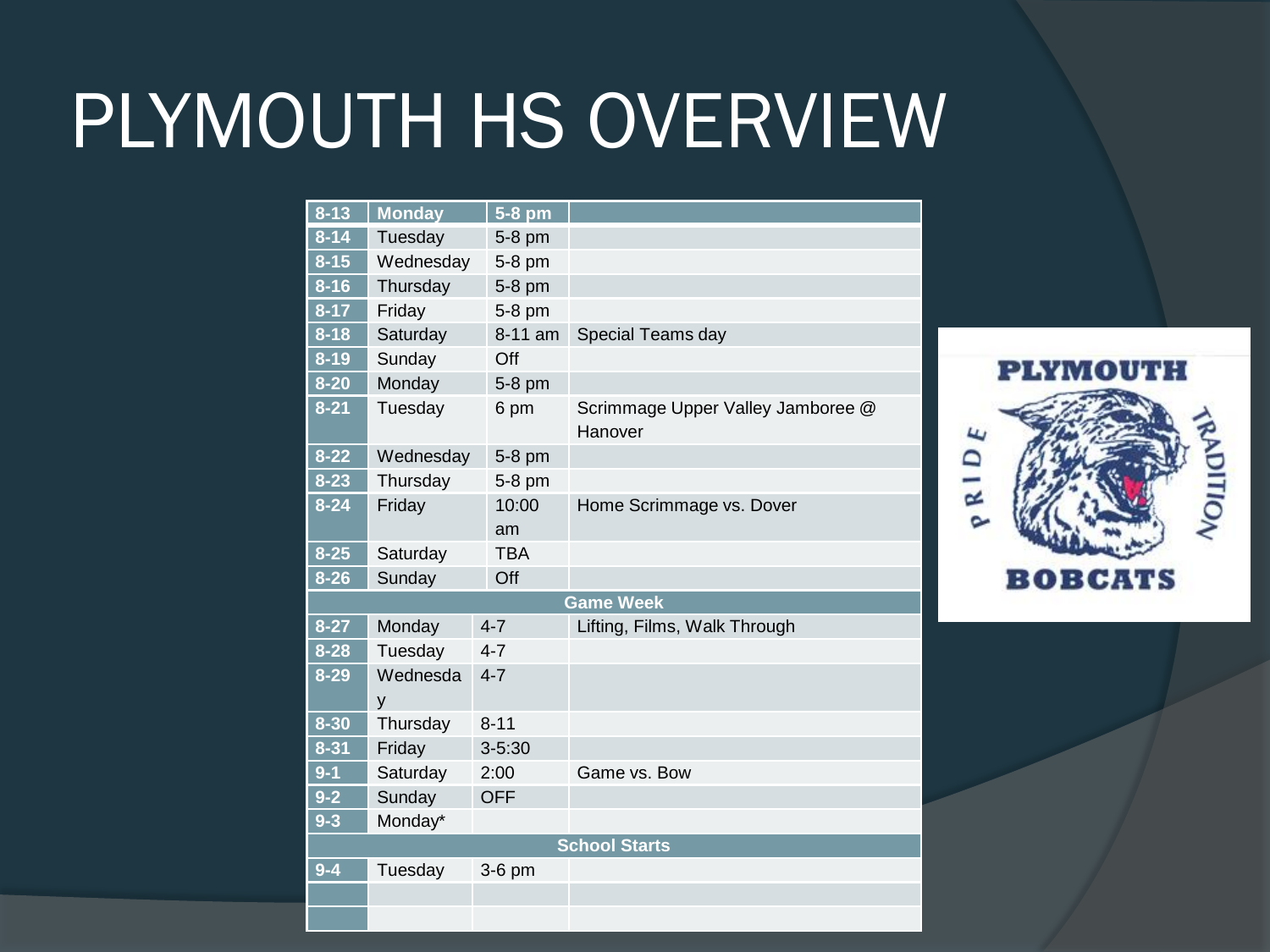# PLYMOUTH DAY 1

| <b>FOOTBALL PRACTICE</b><br>8/13/18 |         |                                                           |  |  |  |  |
|-------------------------------------|---------|-----------------------------------------------------------|--|--|--|--|
| <b>No Contact</b>                   |         |                                                           |  |  |  |  |
|                                     |         |                                                           |  |  |  |  |
| Drill                               | Time    | Comments                                                  |  |  |  |  |
| <b>Team Meeting</b>                 | 5:00    | Introduce Coaches                                         |  |  |  |  |
|                                     |         | Seniors                                                   |  |  |  |  |
| Warm up/ stretch                    | 5:10    | Coaches please help                                       |  |  |  |  |
| Sprints                             | 5:25    |                                                           |  |  |  |  |
| Water                               |         |                                                           |  |  |  |  |
| Agilities                           | 5:40    | Please have your station set                              |  |  |  |  |
| Water                               |         |                                                           |  |  |  |  |
| <b>OFFENSE:</b>                     | 6:05    |                                                           |  |  |  |  |
| <b>Individual Skill</b>             | 6:05    | Dive Handoffs                                             |  |  |  |  |
|                                     |         | Power Blocking                                            |  |  |  |  |
|                                     |         | HB Blocking for 12-18                                     |  |  |  |  |
|                                     |         | Line/TE run blocking                                      |  |  |  |  |
| Individual Scheme                   | 6:20    | 200-800 formation                                         |  |  |  |  |
| Skills: Varsity                     |         | Teen series                                               |  |  |  |  |
| Boyle, Spear                        |         | 12-18, 13-17, 14-16, Quick Pitch, FB Pitch                |  |  |  |  |
| Currier. Sullivan                   |         | Power series                                              |  |  |  |  |
|                                     |         | 22-28 & 23-27 FB Power                                    |  |  |  |  |
| Skills: JV                          |         | 22-28 & 23-27 HB Power                                    |  |  |  |  |
| Mausolf, Dalzel.                    |         |                                                           |  |  |  |  |
| Pogue,                              |         | *2 Hole Kick out 1 <sup>st</sup> man outside #1           |  |  |  |  |
| Cleary                              |         | Blocker (widest offensive man not WR)                     |  |  |  |  |
|                                     |         | **3 Hole kick out 1st man outside #2                      |  |  |  |  |
| TE-Lamb                             |         | <b>Blocker</b>                                            |  |  |  |  |
|                                     |         |                                                           |  |  |  |  |
| Line:                               |         | Please see attached sheet on blocking strong side vs weak |  |  |  |  |
| V:Sanborn/Bownes                    |         | side power rules.                                         |  |  |  |  |
| JV: Cass/Austin                     |         |                                                           |  |  |  |  |
| Team                                | $6:35-$ | Team Plays vs Ashland Warriors. Walk through rules with   |  |  |  |  |
|                                     | 6:55    | odd and Even fronts                                       |  |  |  |  |
| <b>DEFENSE:</b>                     | $7:00-$ |                                                           |  |  |  |  |
|                                     | 7:45    |                                                           |  |  |  |  |
| <b>SPRINTS</b>                      | 7:45    |                                                           |  |  |  |  |
|                                     |         |                                                           |  |  |  |  |

All Athletes need to pick up packet after practice. Day 2 Helmets Only

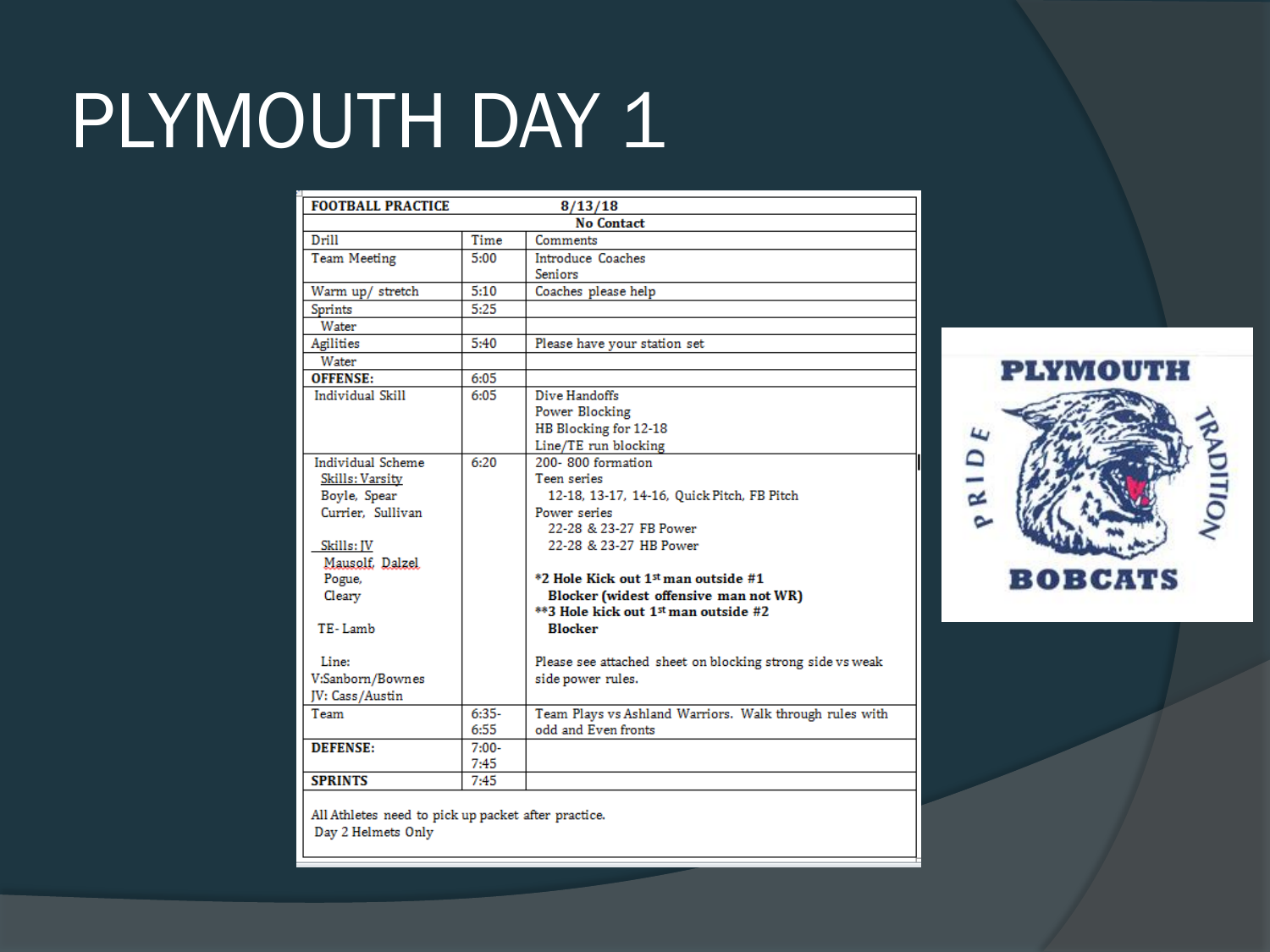### PLYMOUTH DAY 2

| <b>FOOTBALL PRACTICE</b><br>8/14/18                             |                                                          |                                     |                              |                                  |        |                  |      |
|-----------------------------------------------------------------|----------------------------------------------------------|-------------------------------------|------------------------------|----------------------------------|--------|------------------|------|
| <b>No Contact</b>                                               |                                                          |                                     |                              |                                  |        |                  |      |
| Drill                                                           | Time                                                     | Comments                            |                              |                                  |        |                  |      |
| Warm up/stretch                                                 | 5:00                                                     | Coaches please help                 |                              |                                  |        |                  |      |
| Sprints/Water                                                   | 5:15                                                     |                                     |                              |                                  |        |                  |      |
| Agilities/Water                                                 | 5:25                                                     |                                     | Please have your station set |                                  |        |                  |      |
| Water                                                           |                                                          |                                     |                              |                                  |        |                  |      |
| DEFENSE: 5:40 Water breaks by position                          |                                                          |                                     |                              |                                  |        |                  |      |
| 10                                                              | 10                                                       |                                     | 10                           | 10                               |        |                  |      |
| D-Backs                                                         | 414 Read                                                 | Man to Man                          |                              | Formation                        |        | Goal Line Walk   |      |
|                                                                 | Coverage                                                 |                                     |                              | Recognition                      |        | Through          |      |
| D-Ends                                                          | <b>Stance and Tackle</b><br>Reads                        | TE Reads, ARC, On.                  |                              | Unbalanced and 6<br><b>Front</b> |        | Goal Line        |      |
| D-Tackles                                                       |                                                          | Pass, Pull Away<br>Double Teams and |                              | Unbalanced and a 6               |        | Goal Line        |      |
|                                                                 | 2 Gap rules                                              | Pulls                               |                              | Front                            |        |                  |      |
| <b>OLB</b>                                                      | TE Blocks Down.                                          | Stunts - Fire, Rip,                 |                              | Formation                        |        | Goal Line        |      |
|                                                                 | Traps Plays and                                          | Flash, Fire Shark.                  |                              |                                  |        |                  |      |
|                                                                 | <b>Pass Releases</b>                                     | Ram                                 |                              |                                  |        |                  |      |
| $\overline{\text{ILB}}$                                         | Tackle Blocks                                            | Stunts - Add                        |                              | Formation                        |        | <b>Goal Line</b> |      |
|                                                                 | rules                                                    |                                     | <b>Hurricane Stunts</b>      |                                  |        |                  |      |
| $6:20$ water<br>6:25 - Introduce Pursuit Drill<br>OFFENSE: 6:40 |                                                          |                                     |                              |                                  |        |                  |      |
|                                                                 | 10                                                       | 10                                  |                              | 10<br>10                         |        |                  |      |
| QB                                                              | Flood Drop                                               |                                     |                              | <b>Waggle Drop</b>               | Skelly |                  | Team |
|                                                                 | 5 step                                                   |                                     | Roll Out                     |                                  |        |                  |      |
| $\overline{RB}$                                                 | Flood                                                    |                                     | Waggle                       |                                  | Skelly |                  | Team |
|                                                                 | FB Play Action/Block DE (Attack)<br>FB: Blitz to pattern |                                     |                              |                                  |        |                  |      |
|                                                                 | HB Fake Power or swing<br>Or#3 man                       |                                     |                              |                                  |        |                  |      |
|                                                                 |                                                          | HB: Fake special                    |                              |                                  |        |                  |      |
|                                                                 |                                                          |                                     | <b>Block DE</b>              |                                  |        |                  | Team |
| WR<br>Flood (post) to conversion                                |                                                          | Waggle<br>Weak: Quick Slant         |                              | Skelly                           |        |                  |      |
|                                                                 |                                                          |                                     |                              |                                  |        |                  |      |
| TE                                                              | Flood                                                    |                                     | Strong: Comeback<br>Waggle:  |                                  | Skelly |                  | Team |
| Playside-Flag                                                   |                                                          | Weak and strong                     |                              |                                  |        |                  |      |
|                                                                 | Backside-Block                                           |                                     |                              |                                  |        |                  |      |
| Line                                                            | Pulls-kickout and belly                                  |                                     |                              | <b>Waggle Pull</b>               |        | Pass Blocking    | Team |
|                                                                 |                                                          |                                     |                              |                                  | Rules  |                  |      |
|                                                                 |                                                          |                                     |                              |                                  |        |                  |      |
|                                                                 |                                                          |                                     |                              |                                  |        |                  |      |

Waggle: Playside #1 Out, #2 Flag, Backside #1 Drag, #2 Post

 $7:45$ 

**SPRINTS** 

All Athletes need to pick up packet after practice.<br>Day 3 Helmets and Shoulder Pads

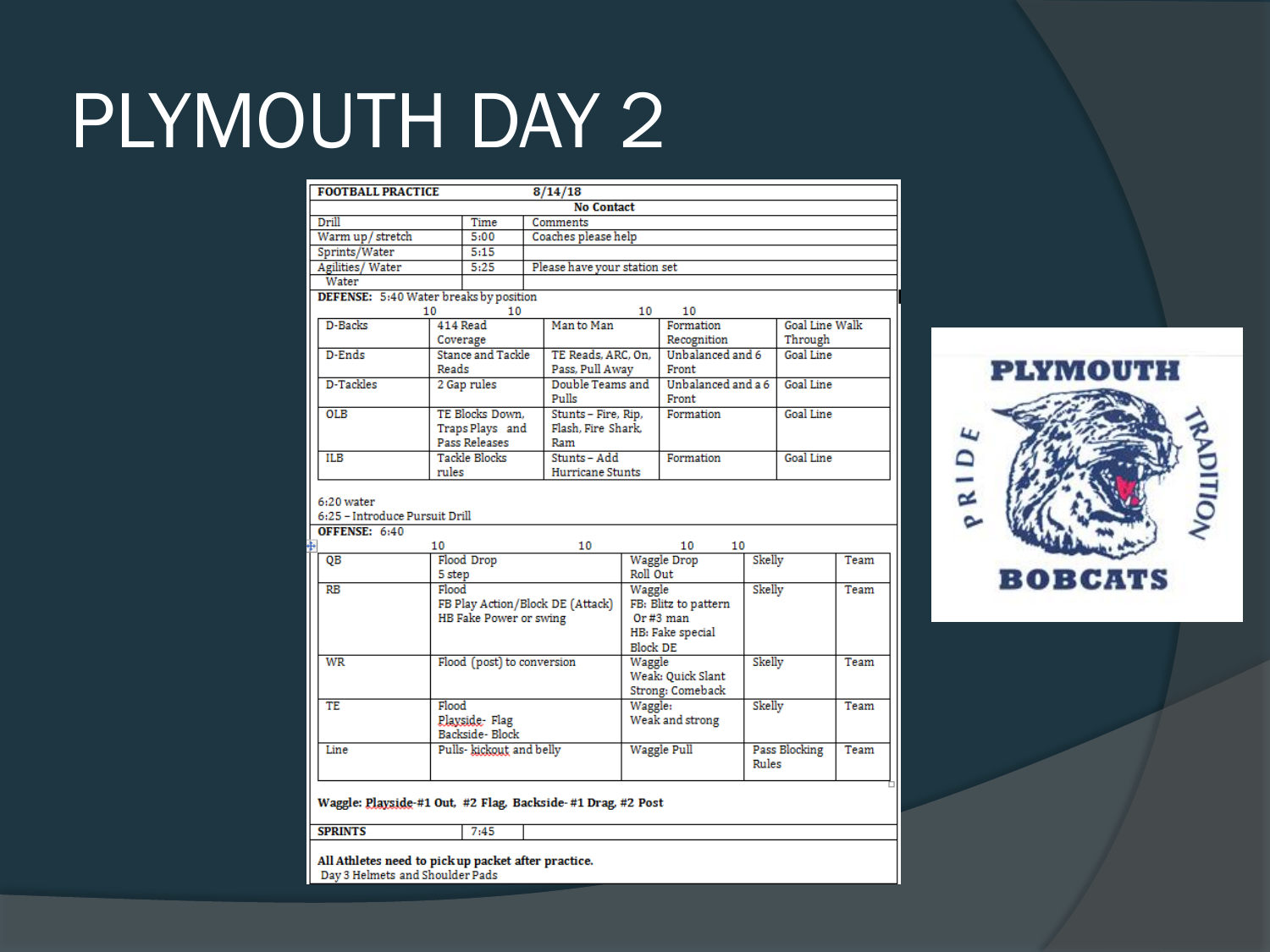#### **MONDAY 8/13, (HELMETS #1)**

7:30-7:35> Attendance 7:35-8:10> Learn Flex, Form Run / Circuits-agilities 8:10-8:15> h2o 8:15-8:35> Kick Off 8:35-8:40> H2O 8:40-9:00> Kick Return 9:00-9:05> H2O 9:05-9:40> Offense (positions, hole #'s, stance, splits, formations, huddle, cadence) 9:40-10:10> Defense (positions, alignments, gaps, fronts, strength calls, coverages) 10:10-10:25> Learn Pursuit Drill 10:25-10:30> H2O 10:30-10:35> redhawk run 11:00-12:00> "o" positional meetings

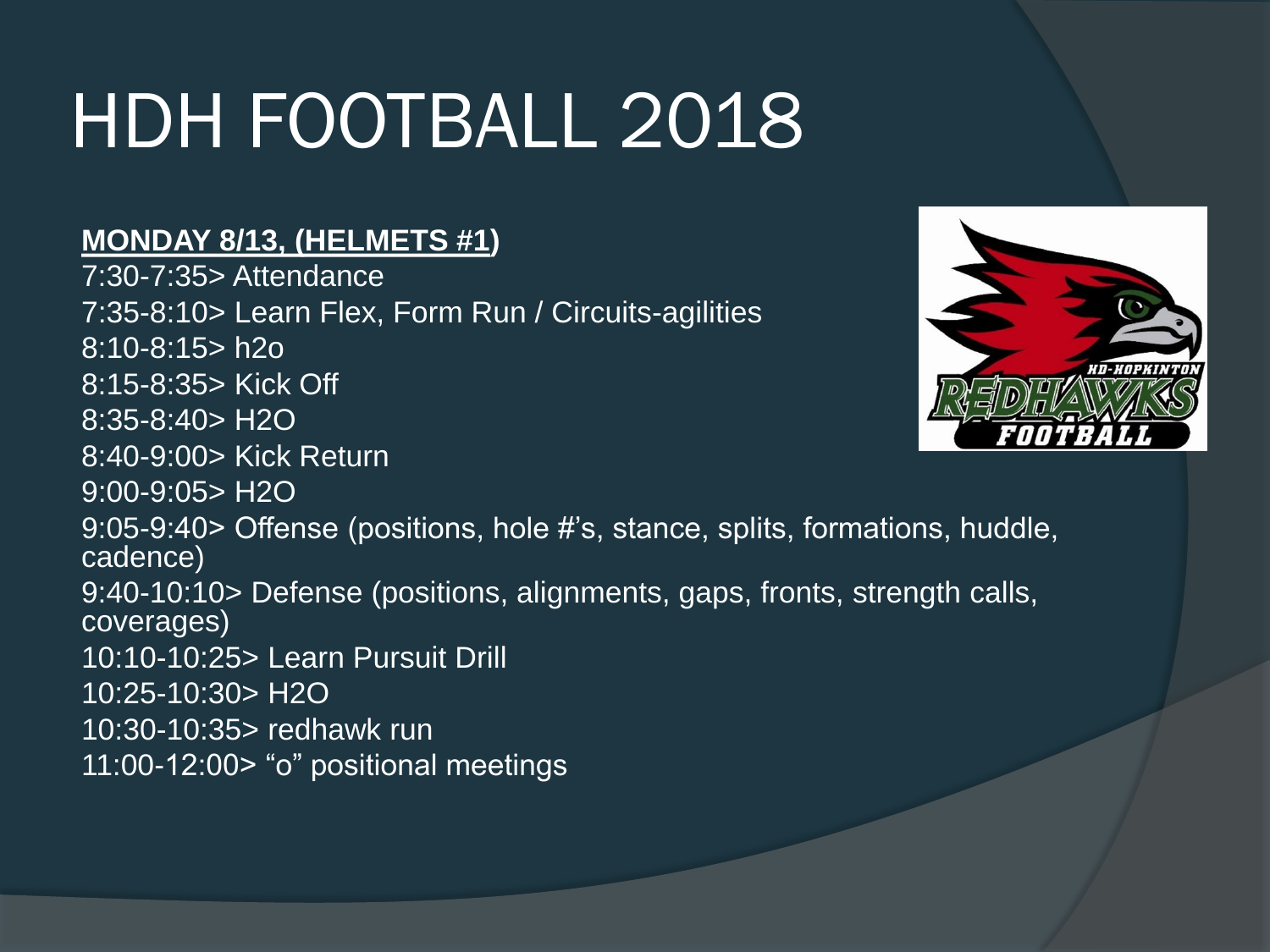#### **TUESDAY 8/14, (HELMETS #2)**

7:30-7:35> Attendance 7:35-8:10> Flex, Form Run / Circuits-agilities 8:10-8:15> h2o 8:15-8:35> Punt (spread / tite) 8:35-8:40> H2O 8:40-9:00> Punt Return 9:00-9:05> H2O 9:05-9:40> Offense (insert base formations / base run plays) 9:40-9:45> h2o 9:45-10:15> Defense (insert fronts, gap/run responsibilities, coverage's, hunt as a pack) 10:15-10:25> Pursuit Drill 10:25-10:30> H2O 10:30-10:35> 20's 11:00-12:00> "d" positional meetings

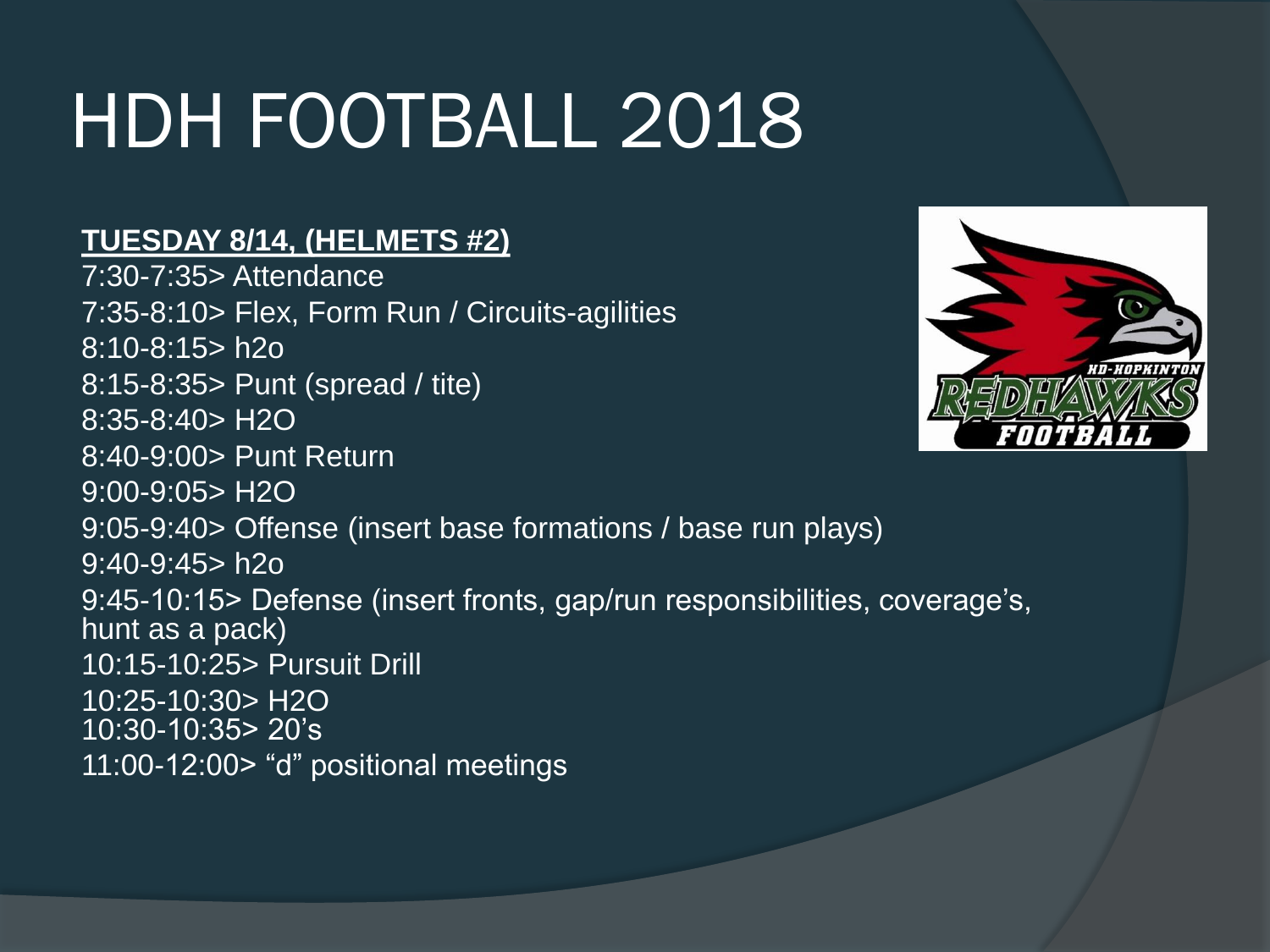#### **WEDNESDAY 8/15, (SHELLS #3)**

**7:30-7:35> Attendance 7:35-8:10> Flex, Form Run / Circuits-agilities 8:10-8:15>h2o 8:15-8:25> kick return 8:25-8:35> punt return 8:35-8:45> pat/fg 8:45-8:50> h2o 8:50-9:05> indy "o" 9:05-9:35> unit "o" (qb/rb)–run mesh, (rec)blocks/routes, (line) base, dbl, cut, down, trap, reach 9:35-9:40> H2O 9:40-10:00> team "o" run game (run 3 teams @ Same time) 10:00-10:05> H2O 10:05-10:25> indy "d" 10:25-10:35> hillcats** 11:00-12:00> "o" positional meetings

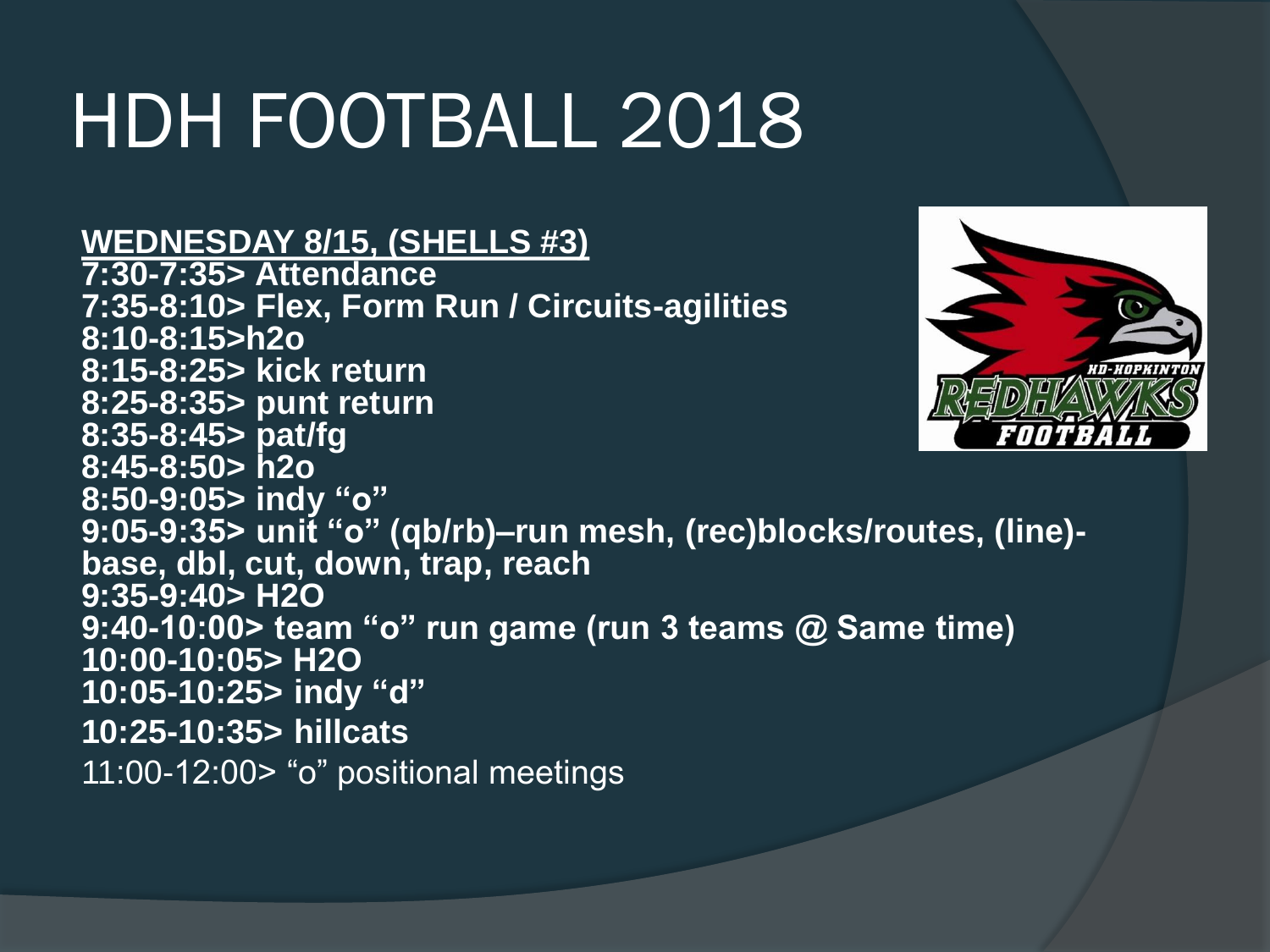#### **THURSDAY 8/16, (SHELLS #4)**

7:30-7:35> attendance 7:35-7:50> flex, form run 7:50-8:05> intro tackling / form tackle drill 8:05-8:10> h20 8:10-8:30> circuits-tackling / turn overs 8:30-8:35> h20 8:35-9:05> indy "d" (run/pass) 9:05-9:10> h20 9:10-9:40> unit "d" (lb/db – 7 on 7), (d-line – gap/run responsibilities / pass rush) 9:40-9:45> h20 9:45-10:05> team "d" (inside run / outside run / base stunts) 10:05-10:10> h20 10:10-10:25> indy "o" 10:25-10:35> 40's 11:00-12:00> "d" positional meetings

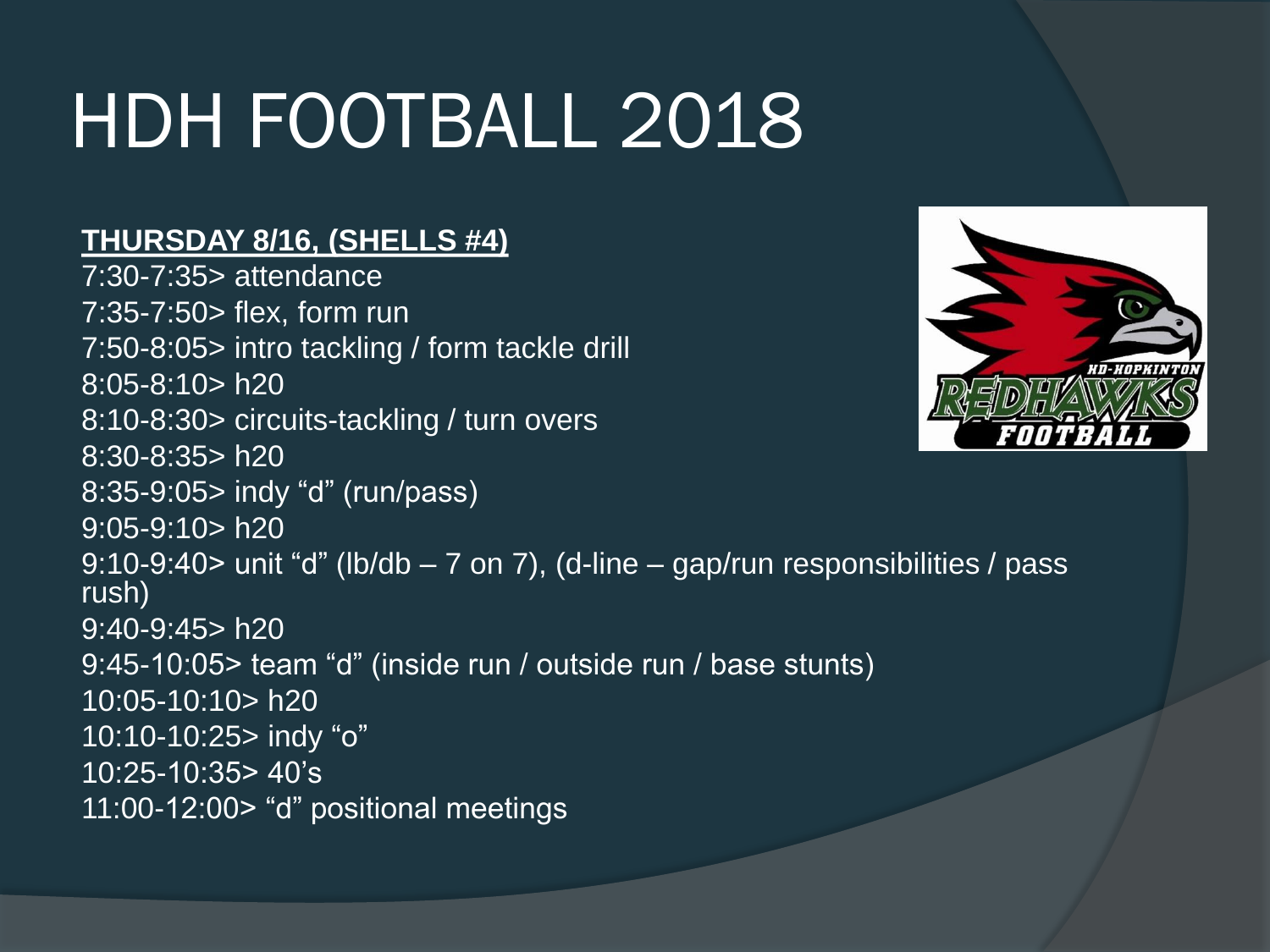#### **SATURDAY 8/18, (full PADS #6)**

7:30-7:35> Attendance 7:35-8:10> flex, form run / circuits-tackling / turnovers 8:10-8:15> h2o 8:15-8:45> indy "d" (run/pass) 8:45-8:50> H2O 8:50-9:20> unit "d" (lb/db  $-7$  on 7), (d-line  $-$  run responsibilities / pass rush / 1 on 1's) 9:20-9:25> h20 9:25-9:45> team "d" (run/pass) 9:45-9:50> h2o 9:50-10:15> onside kick off / hands team 10:15-10:25> PAT/FG/fire- 10 for 10 10:25-10:35> pursuit drill 11:00-12:00> "specials" team meeting

#### **MONDAY 8/20, (full PADS #7)**

7:30-7:35> Attendance 7:35-8:10> Flex, Form Run / circuits-agilities 8:10-8:15> H2O 8:15-8:55> indy "o" -run mesh / screen, Team "o" (run / screen) 8:55-9:00> H2O 9:00-9:35> quik kick / punt fake / spike / victory formation 9:35-10:15> UNIT "d" / Team "d"/ punt block, pat-fg block, prevent (tall and 21 in front) 10:15-10:20> H2O

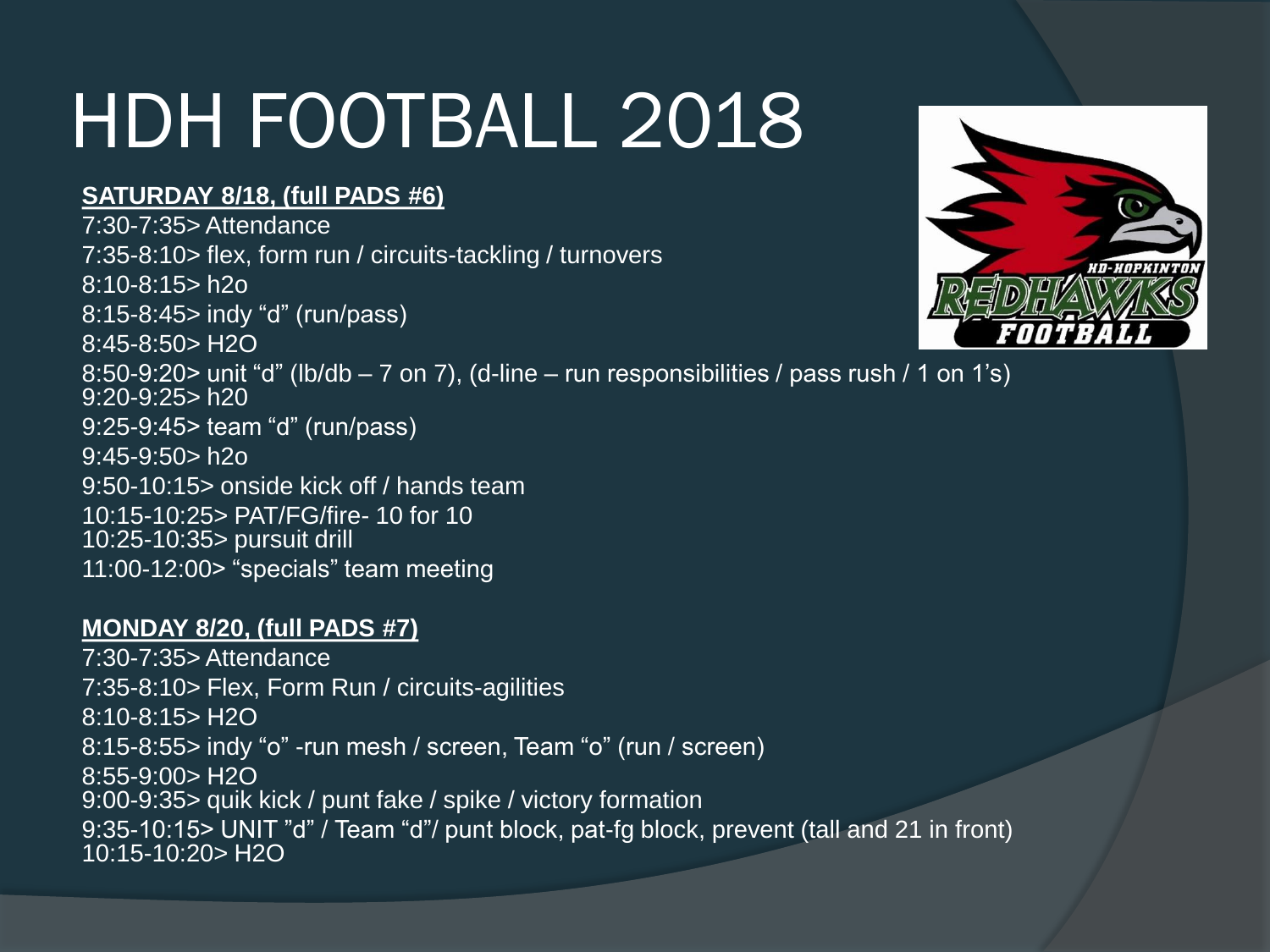#### EHS Practice Day 1

| $\ddot{\Phi}$ |               | <b>Daily Practice Schedule</b><br><b>Helmets Only</b>                                          |       | Practice#1<br><b>Monday 8/13/18</b><br>$8:00am - 11:00am$ |
|---------------|---------------|------------------------------------------------------------------------------------------------|-------|-----------------------------------------------------------|
|               |               | *Helmets Only No Contact                                                                       |       |                                                           |
|               | $8:00-8:20$   | Introduce Dynamic Warmup                                                                       |       | <b>All Assist</b>                                         |
|               | $8:20 - 8:36$ | 8 Stations - Circuit Training                                                                  |       |                                                           |
|               | $8:36-8:40$   | Water                                                                                          |       |                                                           |
|               | $8:40-8:52$   | Introduce Base Defense                                                                         |       | Cover II-III                                              |
|               | 8:52.9:10     | <b>Individual Defensive Groups</b><br>D-Line<br><b>D-Ends</b>                                  |       |                                                           |
|               |               | LB's<br>DB's                                                                                   |       |                                                           |
|               | $9:10-9:15$   | Walk Through - Explain - Inside Drill                                                          |       |                                                           |
|               | $9:15-9:25$   | <b>Secondary Shell</b><br><b>I B's/DB's</b><br><b>No Throw!</b><br><b>Reads/Responsibility</b> |       | <b>D-Line</b><br>Reads/Responsibility                     |
|               | $9:25-9:35$   | CAT Drill - Introduce Pursuit                                                                  |       |                                                           |
|               | 9:35.9:50     | Team Defense vs I, II, III<br>Back Check - Boundary Calls                                      |       |                                                           |
|               | $9:50-9:55$   | Water                                                                                          |       |                                                           |
|               | 9:55-10:25    | Individual Offensive Groups<br>QB's<br>RB's                                                    | OLine | TE's                                                      |
|               | 10:25-10:38   | 42/28 Drill<br>Backs/Center/Guards                                                             |       | Tackles/TE's<br><b>POA Drill</b>                          |
|               | 10:38-10:53   | Team Offense on Air                                                                            |       | <b>Blocking Rules</b>                                     |
|               | 10:53-11:00   | Conditioning                                                                                   |       |                                                           |

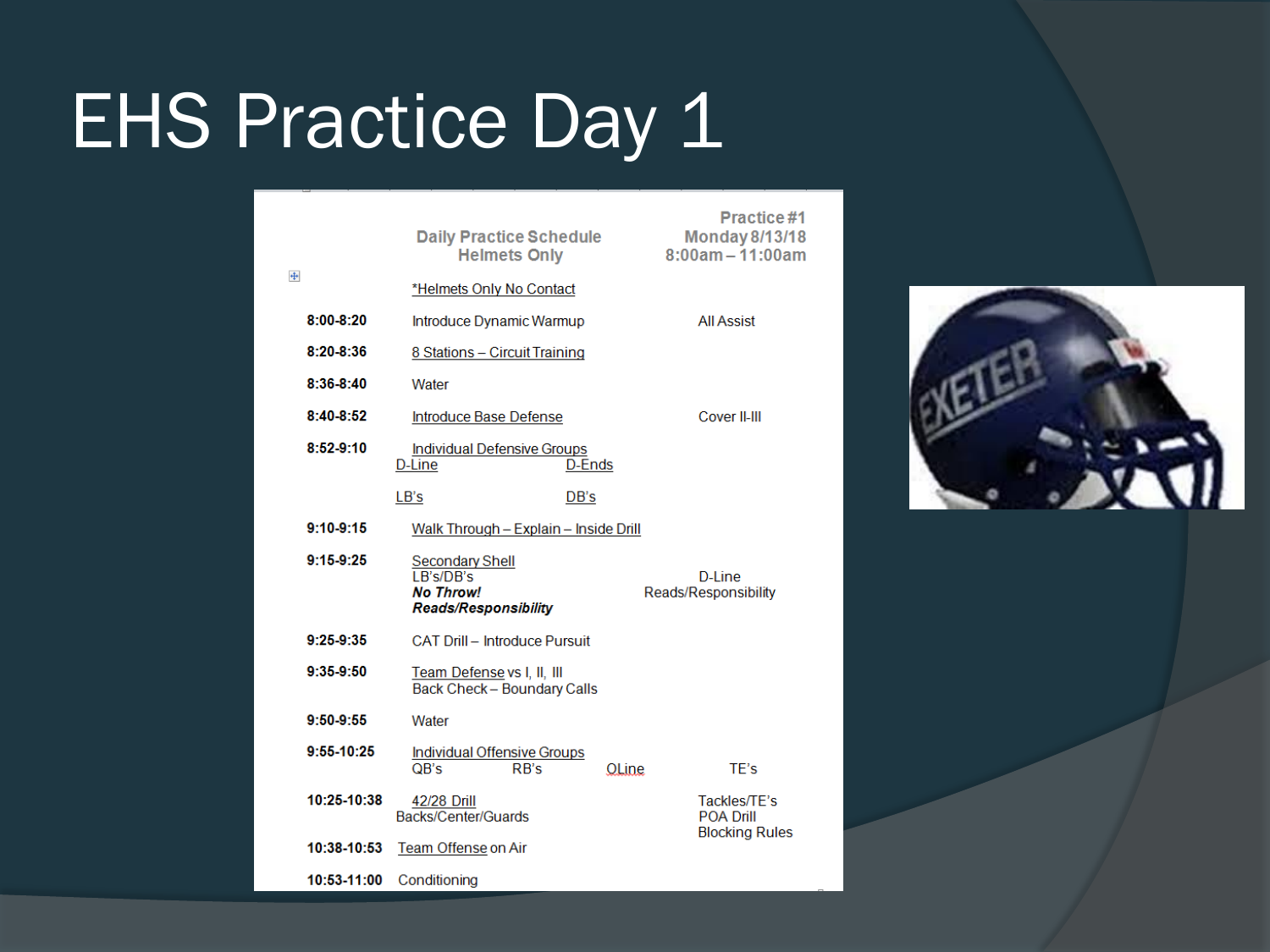# EHS Day 1 walkthrough

**Daily Practice Schedule Helmets Only/Walk Through** 

Practice#2 **Monday 8/13/18**  $2:00 \text{pm} - 4:00 \text{pm}$ 

\*Helmets Only No Contact

- $2:00 2:15$ Flexibility
- $2:15 2:25$ **Specialist** Snappers-Punters-KO-FG-EXPT Return Men - Punt Block Tech. Lineman-Big Skill
- $2:25 2:50$ **Punt Team Kick Off Walk Through** FG. **EXPT**
- $2:50 3:00$ Happy Valley - Stretch
- $3:00 4:00$ Individual Positional Meetings

Post/Discuss Tuesday's Practice

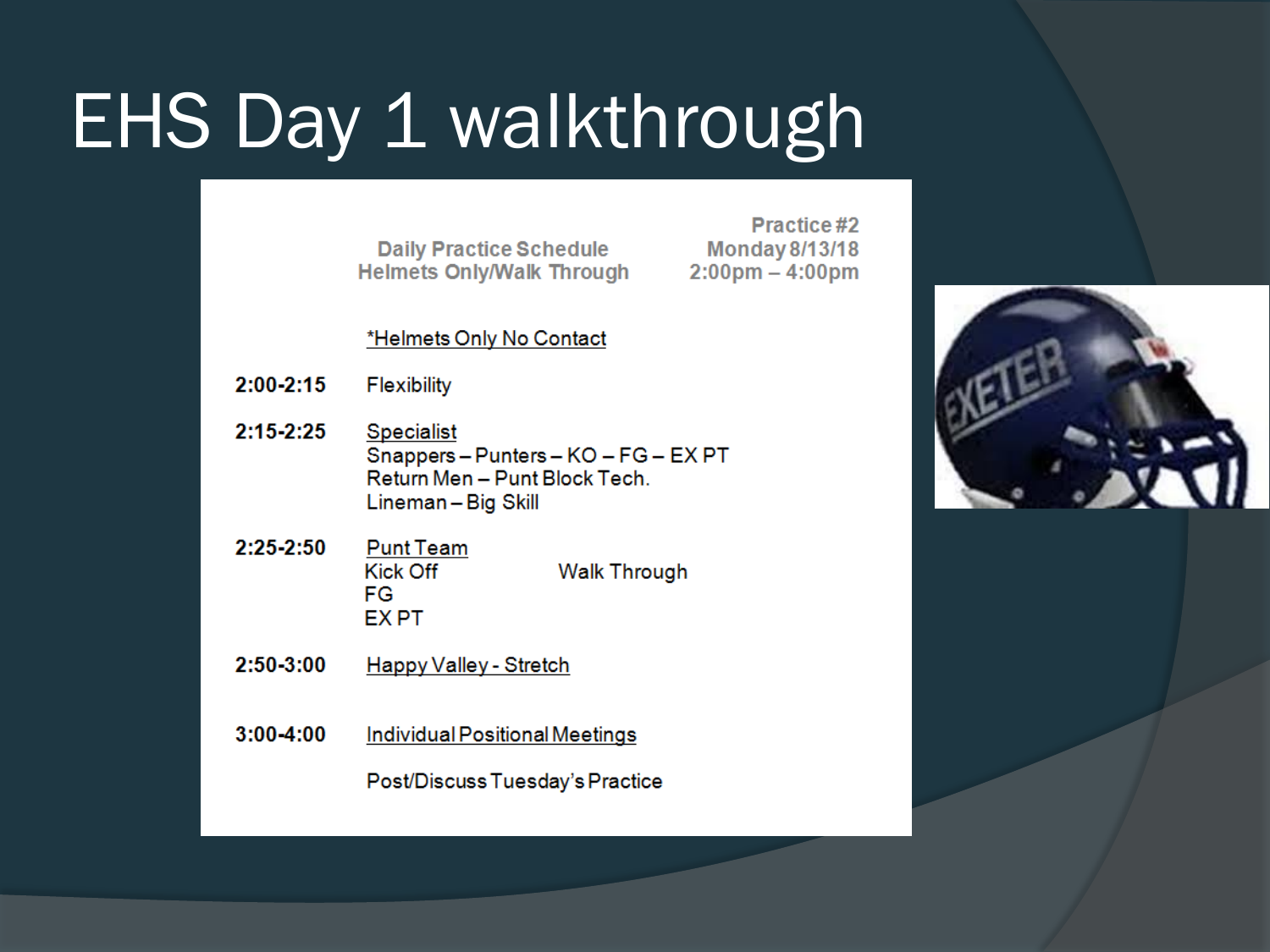# EHS Day 4

10:50-11:00

Conditioning and In

|               |                                                                        |                                                            | Practice #7 |  |  |  |  |
|---------------|------------------------------------------------------------------------|------------------------------------------------------------|-------------|--|--|--|--|
|               | <b>Daily Practice Schedule</b><br><b>Helmets/Shoulder Pads</b>         | Thursday 8/16/18<br>$8:00am - 11:00am$                     |             |  |  |  |  |
|               | *Helmets/Shoulder Pads                                                 |                                                            |             |  |  |  |  |
| $8:00 - 8:15$ | <b>Flexibility - Stretch</b>                                           |                                                            |             |  |  |  |  |
| 8:15-8:31     | 8 Stations - Circuit Training                                          |                                                            |             |  |  |  |  |
| 8:31-8:35     | Water                                                                  |                                                            |             |  |  |  |  |
| 8:35-9:35     | <b>Individual Offensive Groups</b><br>"O Line"<br>Drills/Schemes       | Tackles/TE's<br>Drills/Schemes<br><b>Individual Drills</b> |             |  |  |  |  |
| 9:35-9:45     | 42/28 Drill<br>Tackles/TE's<br><b>Individual Drills</b>                |                                                            |             |  |  |  |  |
| $9:45-9:55$   | Backs/Ends<br>Tackles/Guards/Center<br>Pass/Shell<br><b>Drill Work</b> |                                                            |             |  |  |  |  |
| $9:55-10:10$  | Team Offense vs Bags                                                   |                                                            |             |  |  |  |  |
| 10:10-10:15   | <b>Water Break</b>                                                     |                                                            |             |  |  |  |  |
|               | 10:15-11:00                                                            | Sophomores Weight Room                                     |             |  |  |  |  |
| 10:15-10:25   | <b>Individual Defensive Groups</b>                                     |                                                            |             |  |  |  |  |
| 10:25-10:33   | Inside Drill vs. Bags                                                  |                                                            |             |  |  |  |  |
| 10:33-10:40   | Secondary Shell<br>D-Line<br>Reads                                     |                                                            |             |  |  |  |  |
| 10:40-10:50   | <b>Team Defense</b>                                                    |                                                            |             |  |  |  |  |